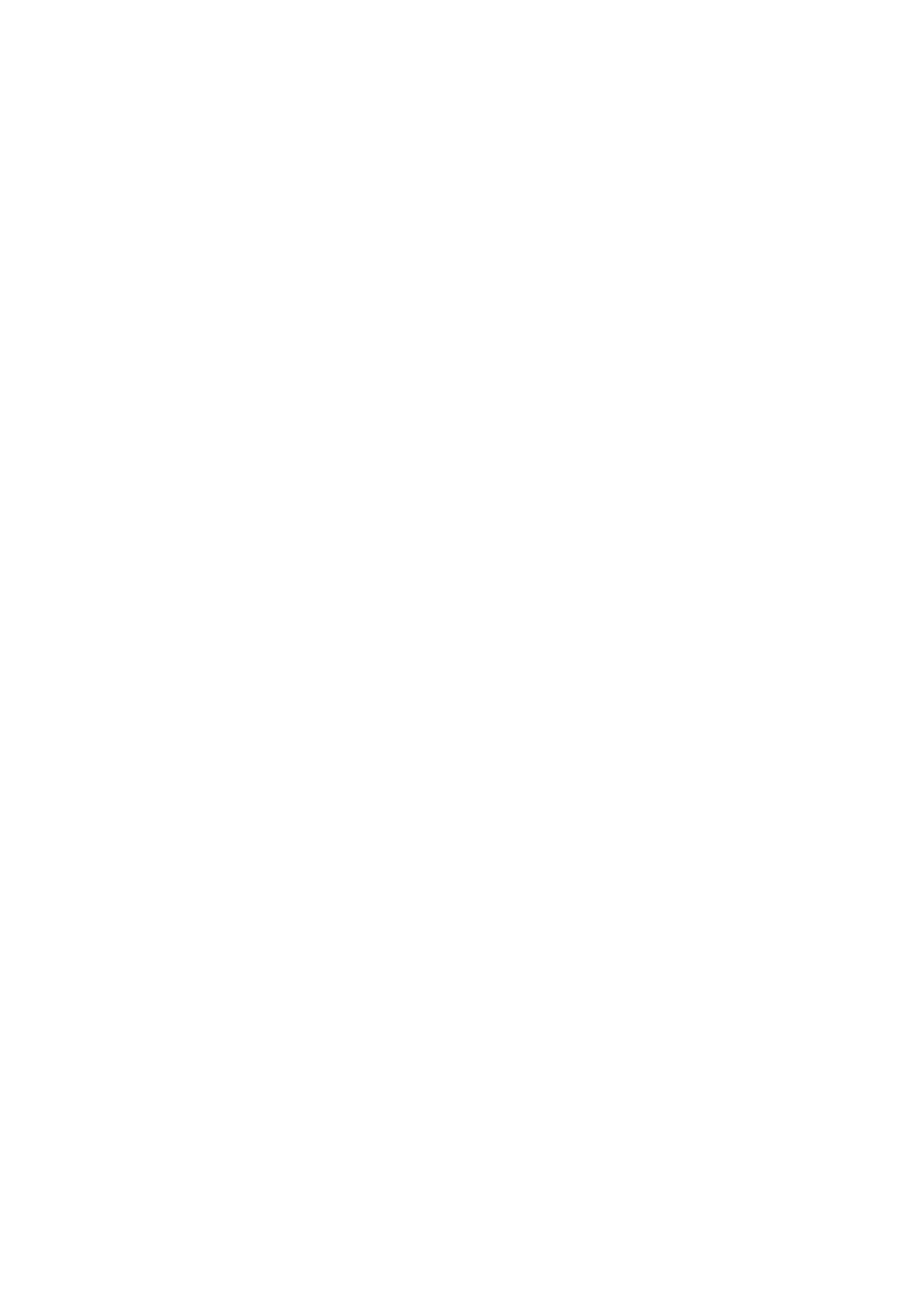# **Basel Committee on Banking Supervision Transparency Group**

#### Chairman - Mr Jan Brockmeijer De Nederlandsche Bank, Amsterdam

| Banque Nationale de Belgique, Brussels                                                                  | Ms Dominique Gressens                |
|---------------------------------------------------------------------------------------------------------|--------------------------------------|
| Commission Bancaire et Financière, Brussels                                                             | Mr Jo Swyngedouw                     |
| Bank of Canada, Ottawa                                                                                  | Mr Clyde Goodlet                     |
| <b>Commission Bancaire, Paris</b>                                                                       | Mr Laurent Le Moüel                  |
| Deutsche Bundesbank, Frankfurt am Main                                                                  | Mr Karl-Heinz Hillen                 |
| Bundesaufsichtsamt für das Kreditwesen, Bonn                                                            | Mr Michael Wendt                     |
| Banca d'Italia, Rome                                                                                    | Mr Antonio Renzi                     |
| Bank of Japan, Tokyo                                                                                    | Mr Yasuhiro Fujie                    |
| Financial Services Agency, Tokyo                                                                        | Ms Akiyo Kondo                       |
| Commission de Surveillance du Secteur Financier,<br>Luxembourg                                          | Mr Guy Haas                          |
| De Nederlandsche Bank, Amsterdam                                                                        | Ms Jeannette Capel<br>Mr Jakob Rotte |
| Banco de Espana, Madrid                                                                                 | Mr Jorge Pérez                       |
| Finansinspektionen, Stockholm                                                                           | Ms Brita Åberg                       |
| Eidgenössische Bankenkommission, Bern                                                                   | Mr Hansueli Geiger                   |
| Bank of England, London                                                                                 | <b>Ms Mairead Devine</b>             |
| Financial Services Authority, London                                                                    | Ms Jane Blackburn                    |
| Board of Governors of the Federal Reserve System,<br>Washington, D.C.                                   | Mr Charles Holm                      |
| Federal Reserve Bank of New York                                                                        | Ms Sarah Dahlgren                    |
| Office of the Comptroller of the Currency, Washington, D.C.                                             | Mr Tom Rees                          |
| Federal Deposit Insurance Corporation, Washington, D.C.                                                 | Mr William A Stark                   |
| European Commission, Brussels                                                                           | Mr Vittorio Pinelli                  |
| Secretariat of the Basel Committee on Banking Supervision,<br><b>Bank for International Settlements</b> | Mr Ralph Nash                        |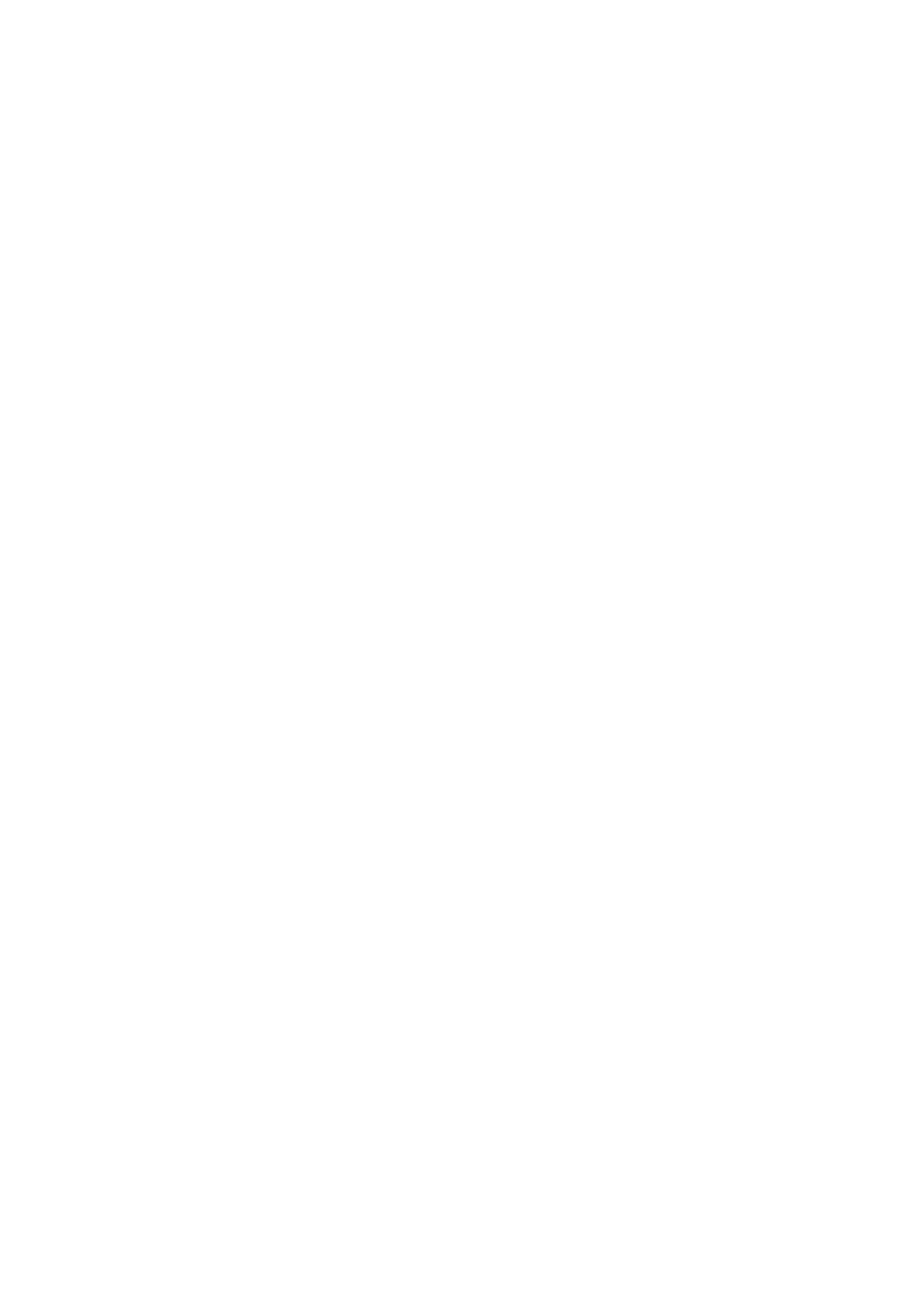## **Table Of Contents**

| Ι.  |     |     |  |
|-----|-----|-----|--|
|     |     |     |  |
| II. |     |     |  |
|     | (1) |     |  |
|     | (2) |     |  |
|     |     | (A) |  |
|     |     | (B) |  |
|     |     | (C) |  |
|     |     | (D) |  |
|     |     | (E) |  |
|     |     | (F) |  |
|     |     | (G) |  |
|     |     | (H) |  |
|     |     | (1) |  |
|     |     | (J) |  |
|     |     | (K) |  |
|     |     | (L) |  |
|     |     |     |  |
|     |     |     |  |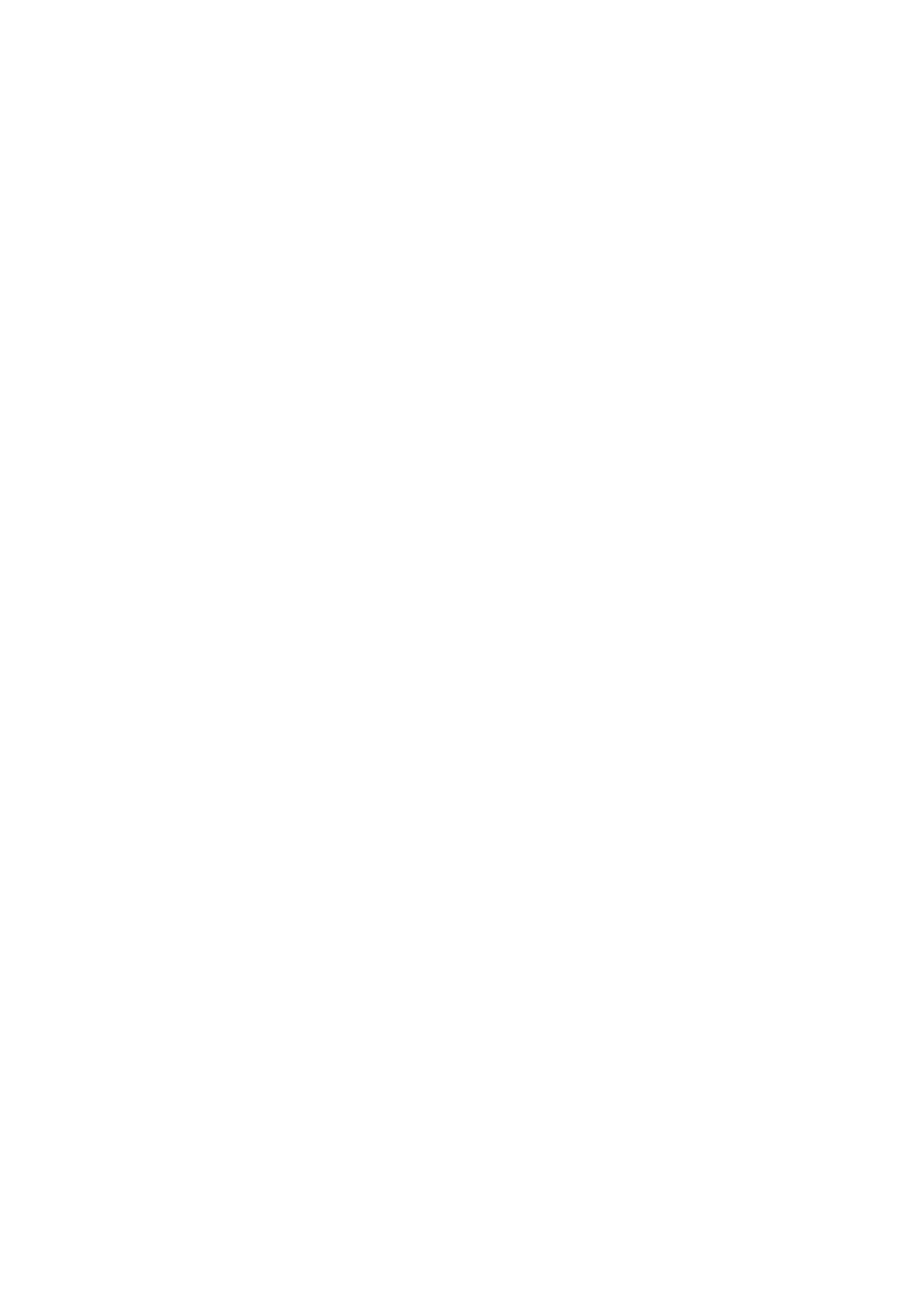## **Public Disclosures by Banks: Results of the Survey of 1999 Disclosures**

## **I. Executive Summary**

This survey is a component of the Basel Committee on Banking Supervision's (the Committee) $1$  ongoing efforts to promote effective market discipline in banking and capital markets through improved public disclosures. In general, the Committee encourages banks to publicly disclose both quantitative and qualitative information that will allow bank counterparties and other financial market participants to make informed decisions regarding banks' risk management practices and financial strength. More specifically, the Committee is proposing that market discipline should be enhanced in the context of the New Basel Capital Accord. The Committee believes that a regime of enhanced disclosure relating to key elements of the New Basel Capital Accord - capital, risk exposure and assessment and capital adequacy - will assist participants in effecting discipline in the capital markets. This framework of disclosure is proposed as the third pillar of the New Basel Capital Accord, along with minimum capital requirements (Pillar 1) and the supervisory review process (Pillar 2). In January 2001, the Committee issued a Second Consultative Package on the New Basel Capital Accord. The consultation period lasts until 31st May 2001.

Over the past several years, the Committee's Transparency Group has conducted surveys of the public disclosure practices of internationally active banks headquartered in its member countries. The Committee's intention with this survey of 1999 disclosure practices is twofold: first, it gives an impression of the current scope of disclosure practice for comparison with the Committee's disclosure proposals in the New Basel Capital Accord. Second, it will serve as a guide to the banking industry and standard setters by indicating the areas in which disclosure is relatively prevalent or lacking.

The areas covered by the survey of 1999 disclosure practices generally coincide with those identified in the proposed third pillar of the New Basel Capital Accord. To achieve this the survey was streamlined in some areas compared to previous years, and expanded in others to give a broader picture of the totality of relevant disclosure. The survey reviewed the disclosure of both quantitative information and the qualitative strategic and methodological disclosures that should enable the market to better evaluate the banking organisation. As in previous years, the survey was conducted by national supervisory authorities that, based on public reports, assessed the extent of disclosure by banks in their jurisdiction.

The Committee will continue monitoring disclosure practices in the light of the requirements and recommendations in the New Basel Capital Accord. This will help encourage their implementation.

The areas surveyed include:

<sup>1</sup> The Basel Committee on Banking Supervision is a committee of banking supervisory authorities, which was established by the central bank Governors of the Group of Ten countries in 1975. It consists of senior representatives of bank supervisory authorities and central banks from Belgium, Canada, France, Germany, Italy, Japan, Luxembourg, the Netherlands, Sweden, Switzerland, the United Kingdom, and the United States. It usually meets at the Bank for International Settlements in Basel, where its permanent Secretariat is located. Spain joined the Committee on 1 February 2001.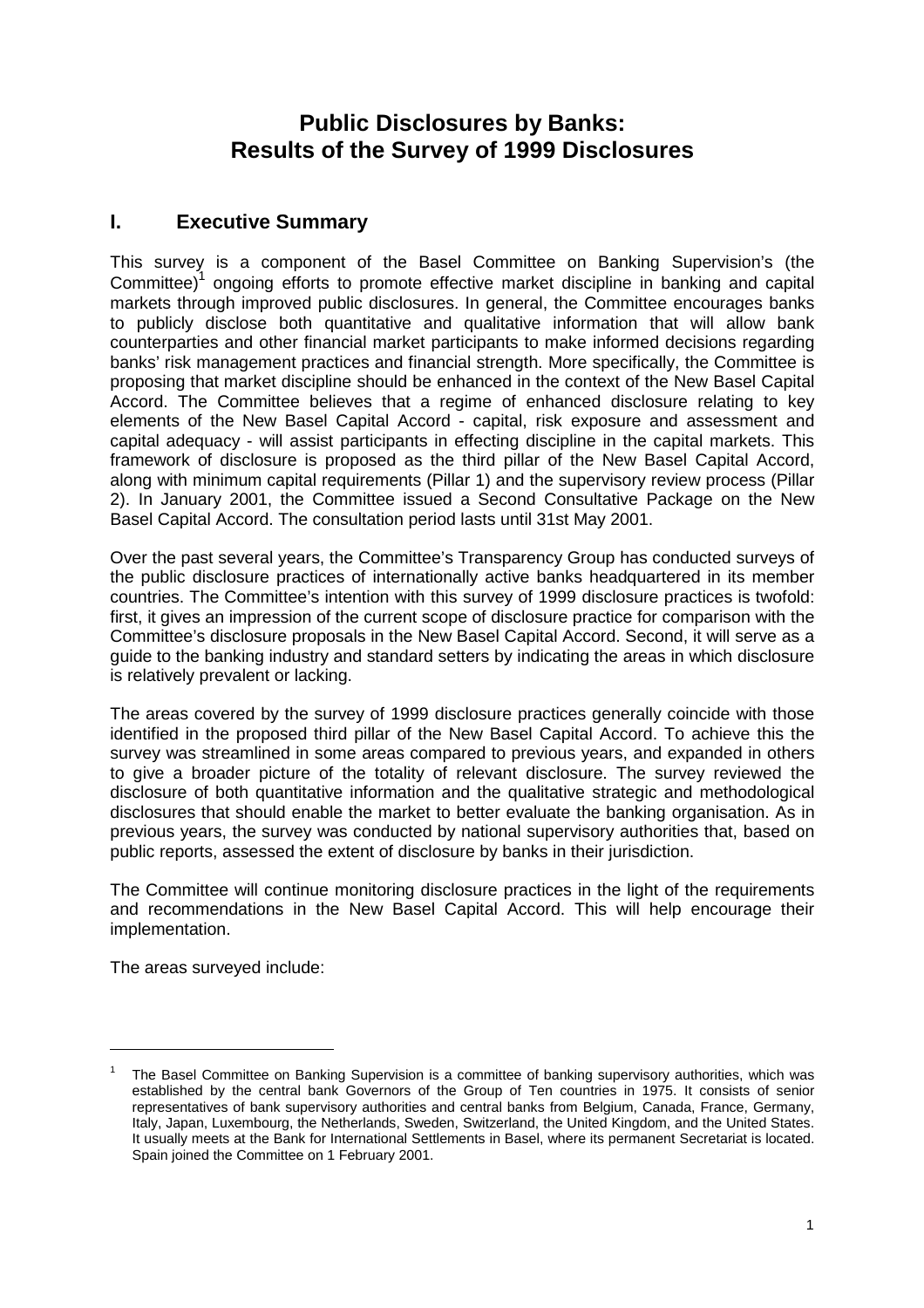- *Capital Structure*; disclosures that provide a view of the bank's level and composition of capital and the use of any hybrid capital instruments.
- **Capital Adequacy**; disclosures that detail the bank's assessment of capital needs relative to its risks and business lines.
- *Market Risk Internal Modelling*; disclosure of the type of market risk models used (e.g. VAR), the model's parameters, the bank's policies and procedures for back testing and the disclosure of results from stress or scenario shock testing.
- *Internal and External Ratings*; disclosures that provide insight on the bank's use of internal and external ratings in the bank's internal capital allocation process.
- *Credit Risk Modelling*; disclosures regarding the type, methodology and validity of credit risk models employed.
- *Securitisation Activities*; disclosures regarding the types of assets securitised, the bank's strategy and objectives, recourse provisions and accounting treatment.
- *Credit Risk Allowances*; disclosures that assess the adequacy of allowances and help make informed conclusions on the bank's credit risk exposure.
- *Credit Derivatives and other Credit Enhancements*; disclosures regarding the use of derivatives and other enhancements to mitigate, buy or sell credit risk.
- **Derivatives**; disclosures regarding the bank's strategy, business objectives, exposures and hedging uses of derivatives other than specific credit risk derivatives.
- *Geographic and Business Line Diversification*; disclosures that reveal the nature and extent of any concentration in risk exposures.
- *Accounting Policies*; a key area of disclosure that spans various activities.
- All Other Risks; disclosures regarding litigation, operational and liquidity risks.

#### **Summary of Results**

The survey results show varying disclosure levels in the areas surveyed. In a broad sense, banks commonly disclosed capital related items, credit risk allowances, diversification of credit risk and accounting policies. However, the survey results show that there is a lack of disclosure in areas related to credit risk modelling and the use of internal and external ratings. These disclosure areas are likely to be of increased importance in the future, as disclosure of key information regarding the use of internal ratings will be necessary for banks to qualify for the internal ratings based approach proposed in Pillar 1 of the New Basel Capital Accord. Also, derivative and securitisation activities are areas where disclosure is often lacking. Details of the disclosure performance of banks in each of the areas surveyed are provided in the report.

Key findings are:

- Most banks disclosed the key elements of their capital structure; however, details and provisions of innovative or complex capital instruments should be more thoroughly and uniformly disclosed.
- Most banks disclosed the calculation of their risk-based capital ratios; however, improvement can be made in the disclosure of the institutions' internal process for assessing capital adequacy and setting appropriate levels of capital.
- More than two thirds of banks disclosed information on the portfolios covered by the internal model for market risk, and the policies and procedures for stress testing and back-testing internal models.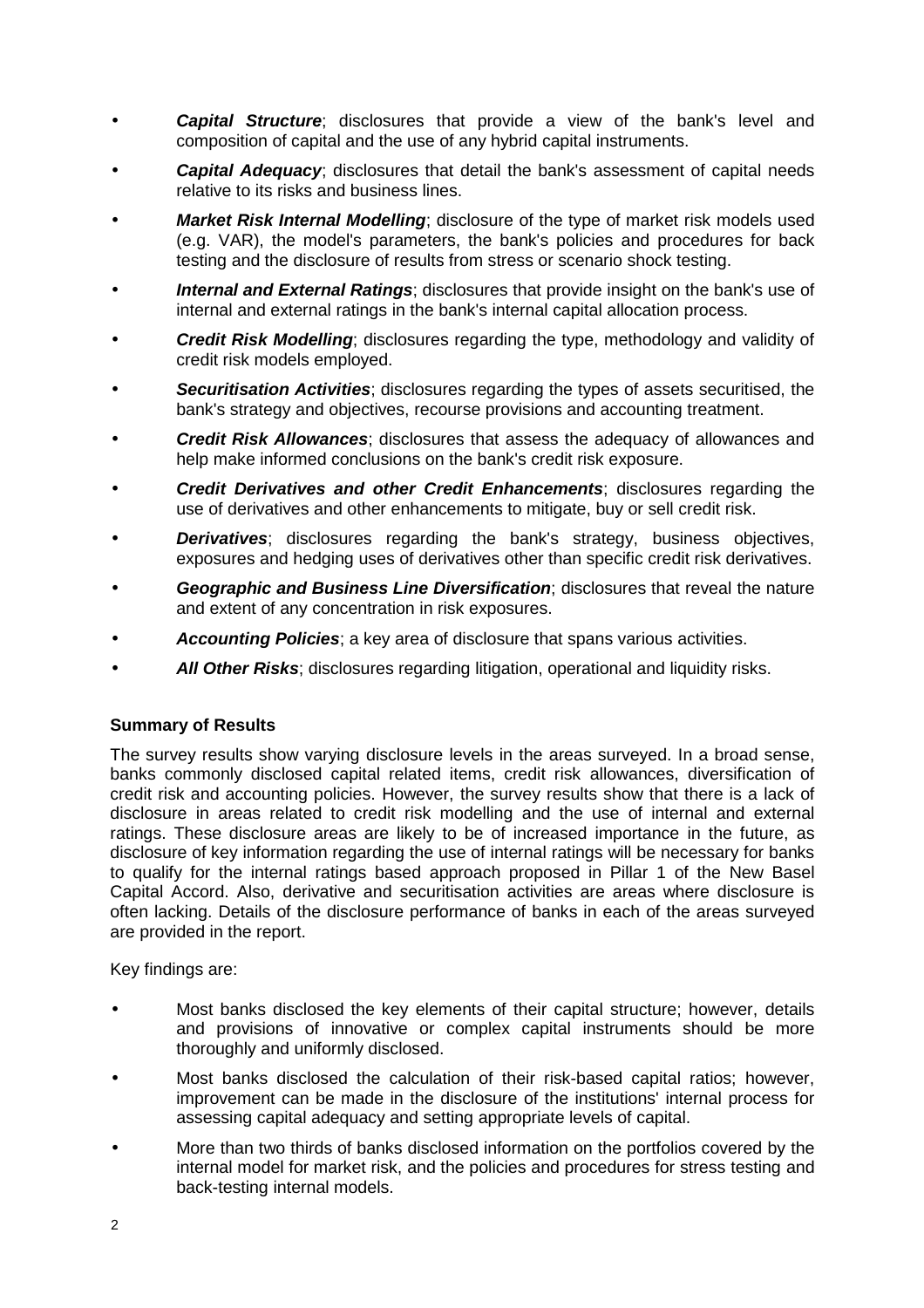- Few banks provided summary information about the internal ratings process and less than one quarter of the banks described how internal ratings are used in the bank's capital allocation process.
- A minority of banks disclosed whether credit risk measurement models are used and provided information on the type of models, portfolios covered and size of portfolios. Less than one quarter of the banks that stress test counterparty credit exposures disclosed the process for stress testing and how testing is incorporated into risk management systems.
- Just over half of banks disclosed the amount and type of assets securitised, but less than one third disclosed objectives for their securitisation activities or information concerning risk retained, recourse and other key details concerning securitisation activities.
- Most banks disclosed certain key quantitative information concerning credit risk exposure and allowances. There is a lower level of disclosure in related areas, including comparing the level of allowances to historical net loss exposure, showing the impact of credit risk mitigants, or discussing techniques used to monitor and manage impaired assets.
- A large majority of banks surveyed use credit derivatives. Overall, disclosures concerning the use of credit derivatives are considerably less than those relating to derivatives used for hedging other risks, in both quantitative and qualitative terms.
- Less than one half of the surveved banks provided information concerning the potential exposures for derivatives. While most banks that engage in derivative activities provided some disclosure of their derivatives strategies and objectives, the overall level of quantitative disclosure could be improved.
- Most banks disclosed the diversification of their credit exposures; however, less than one half of the surveyed banks disclosed this diversification specifically for their past due assets.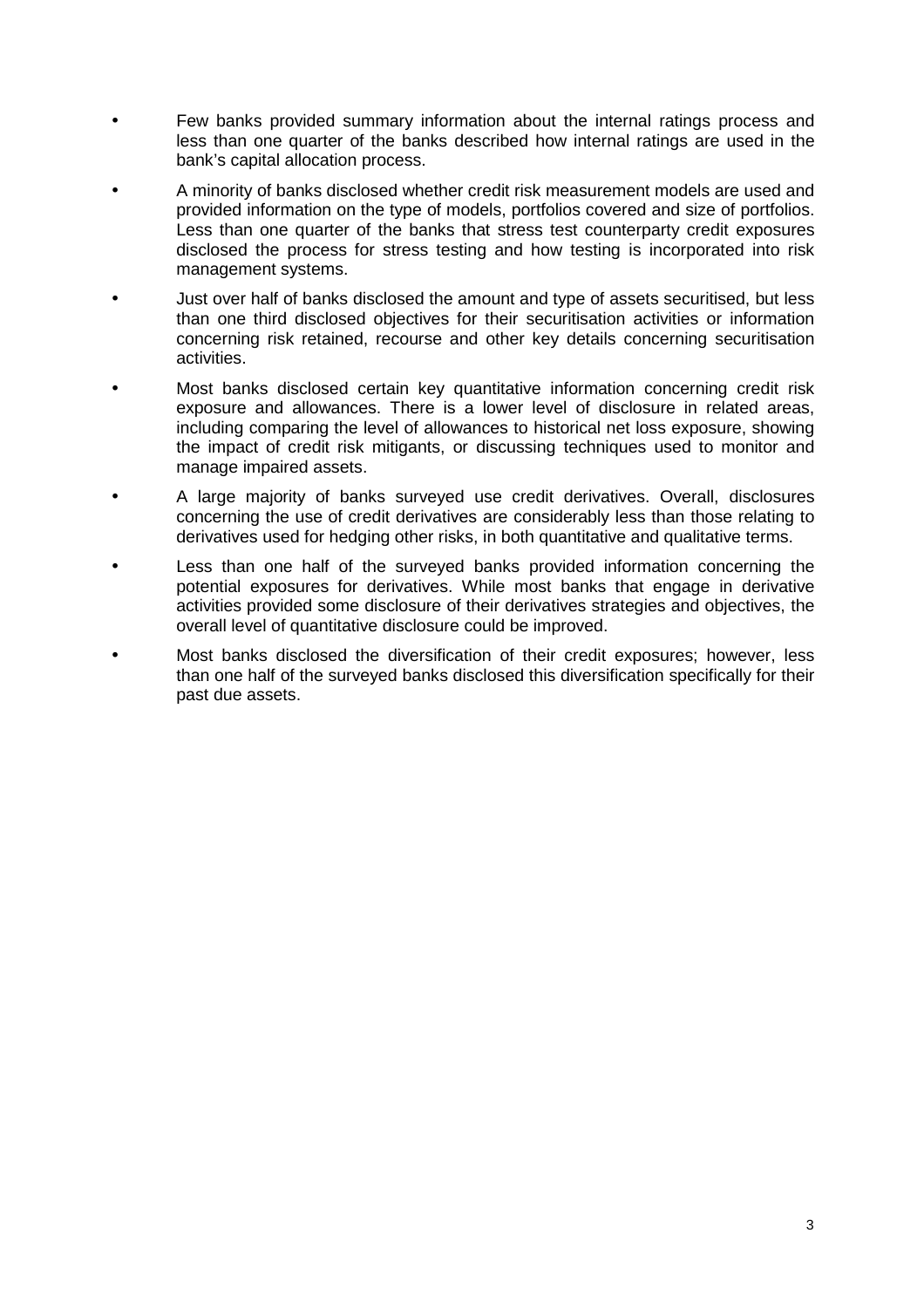## **II. 1999 Survey of Public Disclosure Practices**

#### **(1) Introduction**

Over the past several years, the Committee has conducted surveys of the public disclosure practices of internationally active banks headquartered in its member countries. The Committee has derived the items included in these surveys from the guidance papers issued by the Committee and this year also considered the future shape of disclosures set out in the New Basel Capital Accord.

The survey of 1999 disclosure practices followed a new and more focussed format. The survey included selected items from all of the Committee's existing disclosure guidance papers, but targeted key areas of current interest to the Committee including securitisation and the use of internal and external ratings. The survey items addressed both quantitative and qualitative disclosures. This information will provide insight and support to the Committee's ongoing work to develop Pillar 3 of the New Basel Capital Accord.

The survey presented 104 questions addressing the disclosure practices of these banks across several areas with a focus on:

- capital structure
- capital adequacy
- market risk internal modelling
- internal and external ratings
- credit risk modelling
- securitisation activities
- credit risk allowances
- credit derivatives and other credit enhancements
- derivatives
- diversification of risk geographically and across business lines
- accounting policies
- other risks

This survey of disclosures draws from information found in the 1999 annual reports of 57 banks headquartered in Committee member countries. The survey instruments were distributed to the respective national banking supervisors, who provided answers as indicated within this report. These banks represent a sample of internationally active institutions. A list of the banks reviewed and some basic demographic information is provided in the Appendix.

Overall, banks disclosed 57% of the survey items. Respondents indicated that survey questions were "not applicable" in 9% of the items surveyed.<sup>2</sup>

<sup>2</sup> The survey questions were answered "yes" indicating that a disclosure was made, "no" indicating that a disclosure was not made, or "not applicable" indicating that the disclosure item was not relevant within the context of a bank's activities, or was not material. The question of materiality was left to the judgement of the respective national banking supervisors. For example, if a bank did not use credit derivatives, many of the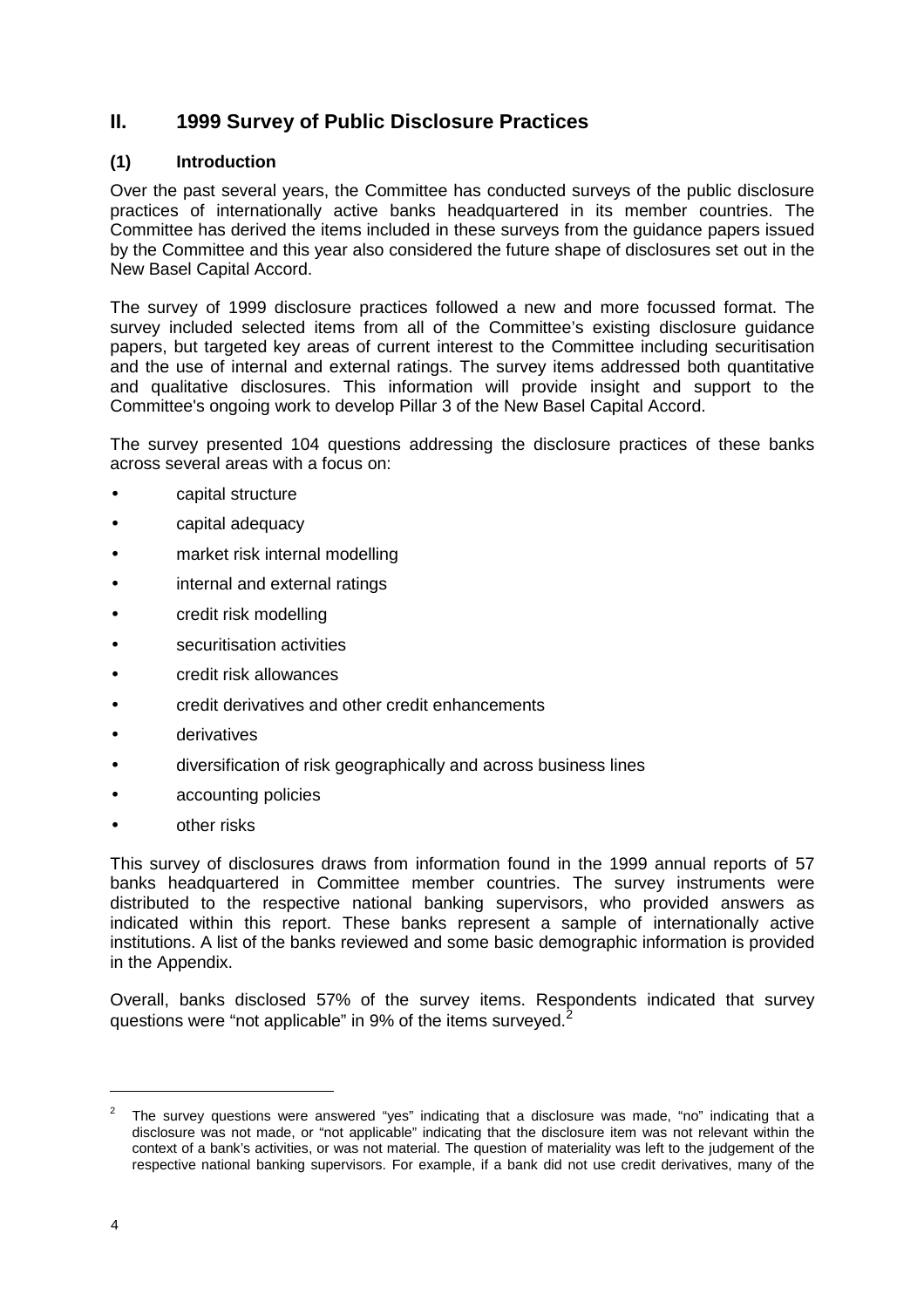#### **(2) Survey Results**

#### *(A) Capital Structure*

| <b>Survey Item</b>                                                                                                                                 | <b>Response Rate</b> |
|----------------------------------------------------------------------------------------------------------------------------------------------------|----------------------|
| Disclosed the amount of common shareholders' equity                                                                                                | 98%                  |
| Disclosed the amount of tier one capital                                                                                                           | 95%                  |
| Disclosed the amount of perpetual non-cumulative preference shares                                                                                 | 94%                  |
| Disclosed deductions from tier one and tier two capital                                                                                            | 65%                  |
| Disclosed the amount of tier two capital (split between Upper and Lower level<br>tier two) with separate disclosure of material components         | 47%                  |
| Disclosed the amount of tier three capital, where applicable                                                                                       | 66%                  |
| Disclosed the total capital base                                                                                                                   | 96%                  |
| Disclosed the amount of minority interests in the equity of subsidiaries                                                                           | 91%                  |
| Disclosed the amount of innovative or complex capital instruments, including<br>the percentage of total tier one capital                           | 74%                  |
| Disclosed the maturity, including call features of complex or hybrid capital<br>instruments                                                        | 71%                  |
| Disclosed step-up provisions for capital instruments (where applicable)                                                                            | 43%                  |
| Disclosed key "trigger" events                                                                                                                     | 36%                  |
| Disclosed provisions of capital instruments permitting interest of dividend<br>deferrals or any other cumulative characteristics, where applicable | 69%                  |
| Disclosed the issuance of capital through special purpose vehicles (SPVs)                                                                          | 85%                  |

Overall, most surveyed banks disclose quantifiable items within capital structure. Virtually all the banks disclosed the amounts of shareholder equity, preferred shares, and other aspects of their total capital base. Also, most of the banks disclosed the amount of minority interests in subsidiaries. One area that could be improved is the disclosure of deductions from tier one and tier two capital, which were disclosed by only 65% of the banks surveyed.

Only 36% of the banks disclosed information concerning key "trigger" events that might affect the nature or cost of capital instruments, while 43% of banks disclosed step-up provisions for

responses pertaining to disclosure of credit derivatives would be properly answered "not applicable." However, if a bank used credit derivatives, but did not disclose the activity, the proper response would be "no." The distinction between "no" and "not applicable" has an impact when measuring compliance with the items listed in the survey. In this report, "yes" responses are measured against the total number of "yes" and "no" responses as opposed to the total number of responses. By so doing, the percentage of "yes" responses thereby relates only to the universe of banks for which that particular disclosure practice was applicable and isolates the "not applicable" responses of those institutions for which a particular disclosure practice was not relevant.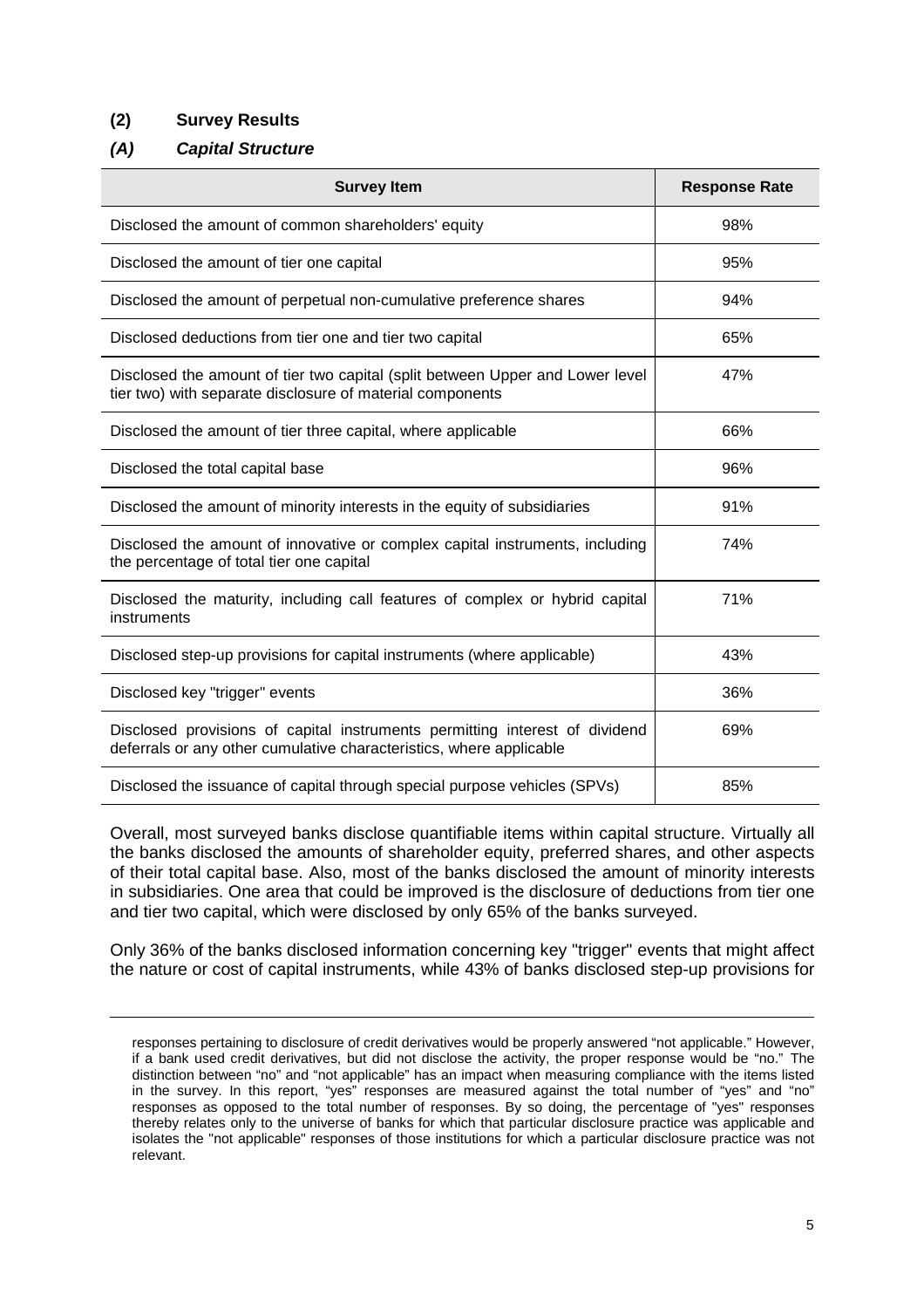capital instruments. Innovative or complex capital instruments are disclosed by almost 75% of the banks that use such instruments (only about one half of the banks surveyed.)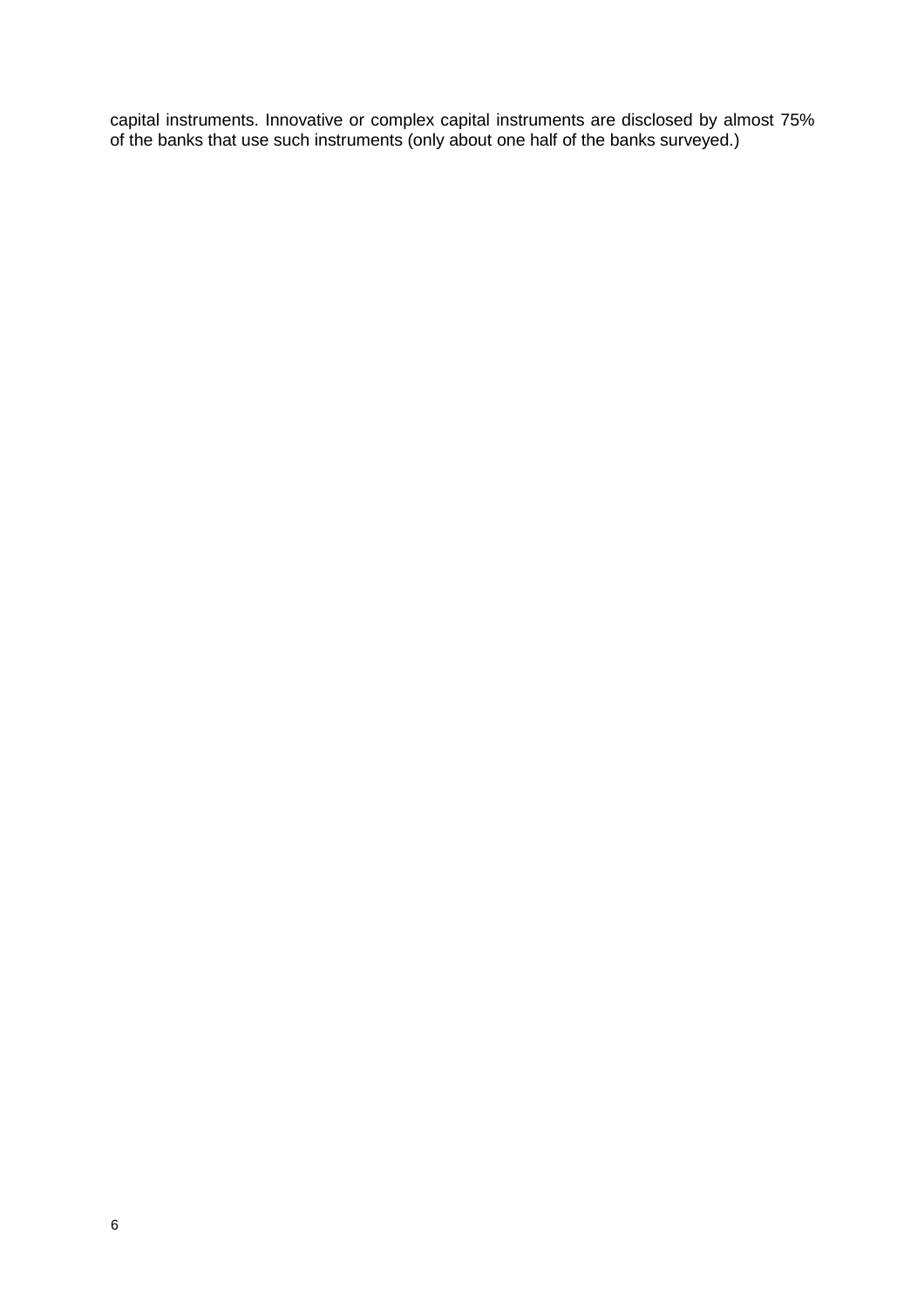#### *(B) Capital Adequacy*

| <b>Survey Item</b>                                                                                                                                                                                                                                           | <b>Response Rate</b> |
|--------------------------------------------------------------------------------------------------------------------------------------------------------------------------------------------------------------------------------------------------------------|----------------------|
| Disclosed the risk-based capital ratio calculated in accordance with the<br>methodology prescribed in the Basel Capital Accord                                                                                                                               | 96%                  |
| Provided all information relevant to understanding how Basel Capital Accord<br>requirements for market risk under the internal models approach have been<br>calculated                                                                                       | 30%                  |
| Disclosed all information relevant to understanding how Basel Capital Accord<br>requirements for market risk under the standardised approach have been<br>calculated, including disclosure of capital charges for component risk<br>elements, as appropriate | <b>24%</b>           |
| Disclosed the risk exposure of balance sheet assets (specifying book value<br>and risk weighted amount for each bucket)                                                                                                                                      | 21%                  |
| Disclosed the risk exposure of each off-balance sheet instrument (specifying<br>nominal amount, credit equivalent amount and risk weighted amount for each<br>risk bucket)                                                                                   | 39%                  |
| Provided analysis of changes in the bank's capital structure and the impact<br>on key ratios and overall capital position                                                                                                                                    | 63%                  |
| Disclosed whether the bank has an internal process for assessing capital<br>adequacy and for setting appropriate levels of capital                                                                                                                           | 49%                  |

Most of the banks surveyed disclosed the calculation of their risk-based capital ratio in accordance with the methodology prescribed in the Capital Accord. A majority of the banks provided information on changes in capital structure and the impact of such changes on key ratios. Only about one half of the banks disclosed whether their institutions possessed an internal process for assessing capital adequacy and setting appropriate levels of capital. Less than one third of banks provided information regarding capital requirements for market risk, under either the internal models approach or the standardised approach. Less than one half of the banks disclosed details related to off-balance sheet risk exposures.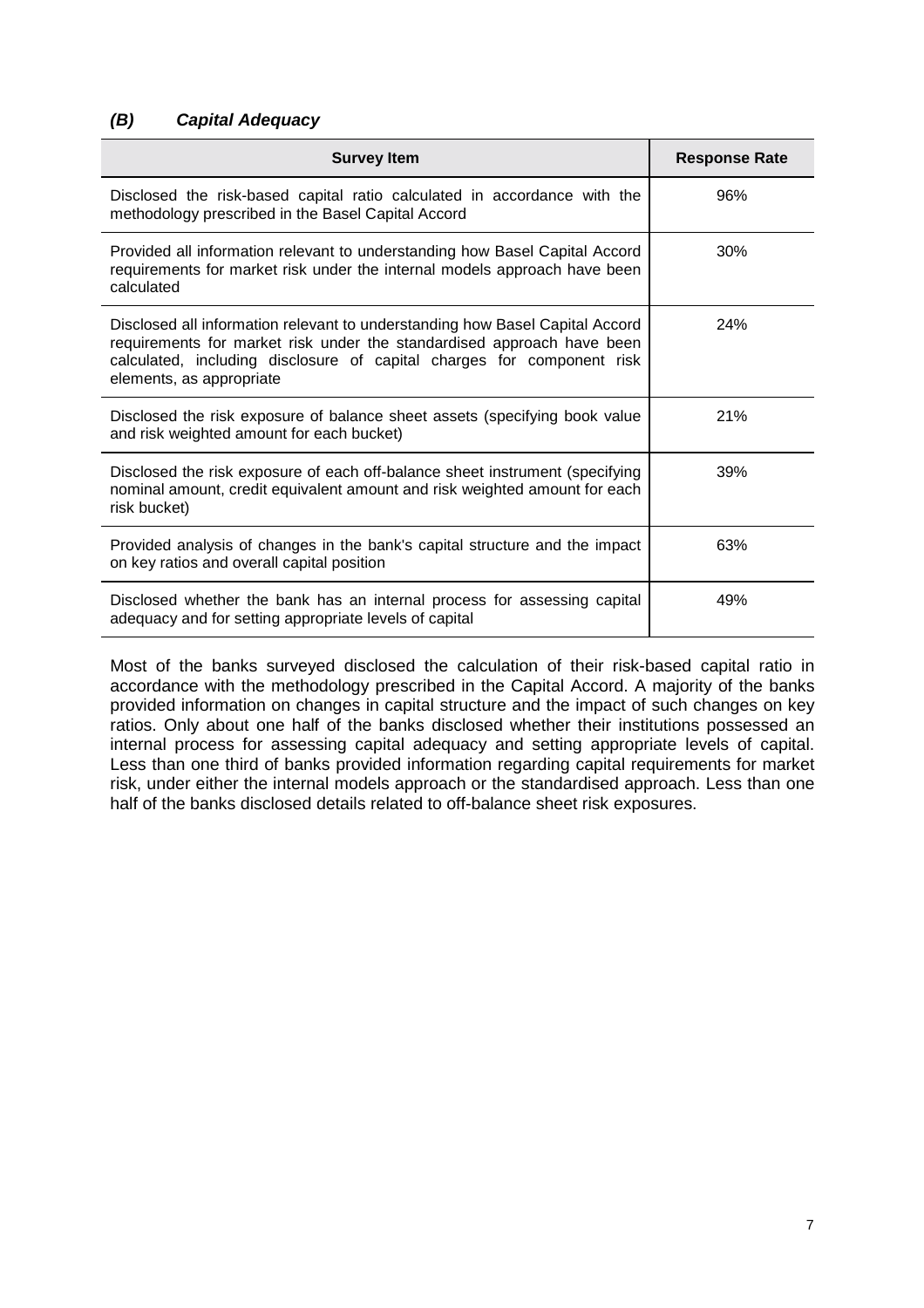#### *(C) Market Risk Internal Modelling*

| <b>Survey Item</b>                                                                                                                                                              | <b>Response Rate</b> |
|---------------------------------------------------------------------------------------------------------------------------------------------------------------------------------|----------------------|
| Disclosed the type of internal modelling used (e.g. historical simulation, VAR)                                                                                                 | 96%                  |
| Described the portfolios covered by the bank's internal model                                                                                                                   | 79%                  |
| Disclosed the confidence level used for internal modelling                                                                                                                      | 98%                  |
| Disclosed the holding period used for internal modelling                                                                                                                        | 89%                  |
| Disclosed the observation period used for internal modelling                                                                                                                    | 67%                  |
| Provided an overview of policies and procedures for back-testing internal<br>models                                                                                             | 53%                  |
| Provided summary quantitative information on market risk exposure based on<br>internal methods used for measurement, with information on performance in<br>managing those risks | 86%                  |
| Discussed the number of times (days) actual portfolio loss exceeded VAR                                                                                                         | 46%                  |
| For those disclosing VAR data, provided average VAR                                                                                                                             | 78%                  |
| Provided daily information on profits and losses on trading activities, combined<br>with value at risk (VAR) numbers (i.e. graphics)                                            | 37%                  |
| Provided summary VAR results on a weekly or monthly basis                                                                                                                       | 51%                  |
| For those disclosing VAR data, provided high/low VAR                                                                                                                            | 80%                  |
| For non-traded portfolios, provided summary VAR or impact on earnings                                                                                                           | 45%                  |
| Provided an overview of policies and procedures for stress testing internal<br>models                                                                                           | 61%                  |
| Discussed the results of scenario analysis or impact of shocks for traded<br>portfolios                                                                                         | 34%                  |
| For non-traded portfolios, provided summary results of scenario analysis of the<br>impact of shocks                                                                             | 21%                  |

Overall, the methodologies and uses of internal modelling to determine market risk, including the type of modelling used, portfolios covered, confidence level and holding period are disclosed by most banks. Banks disclosed more information regarding the methodology used to assess market risk exposure than the quantifiable results of the internal modelling processes, such as the daily information on profits and losses on trading activity and the number of times actual losses exceeded VAR. Results of scenario analysis or the impact of shocks on traded and non-traded portfolios are areas where disclosure could be improved, with only about one third of banks disclosing summary results of scenario analysis for traded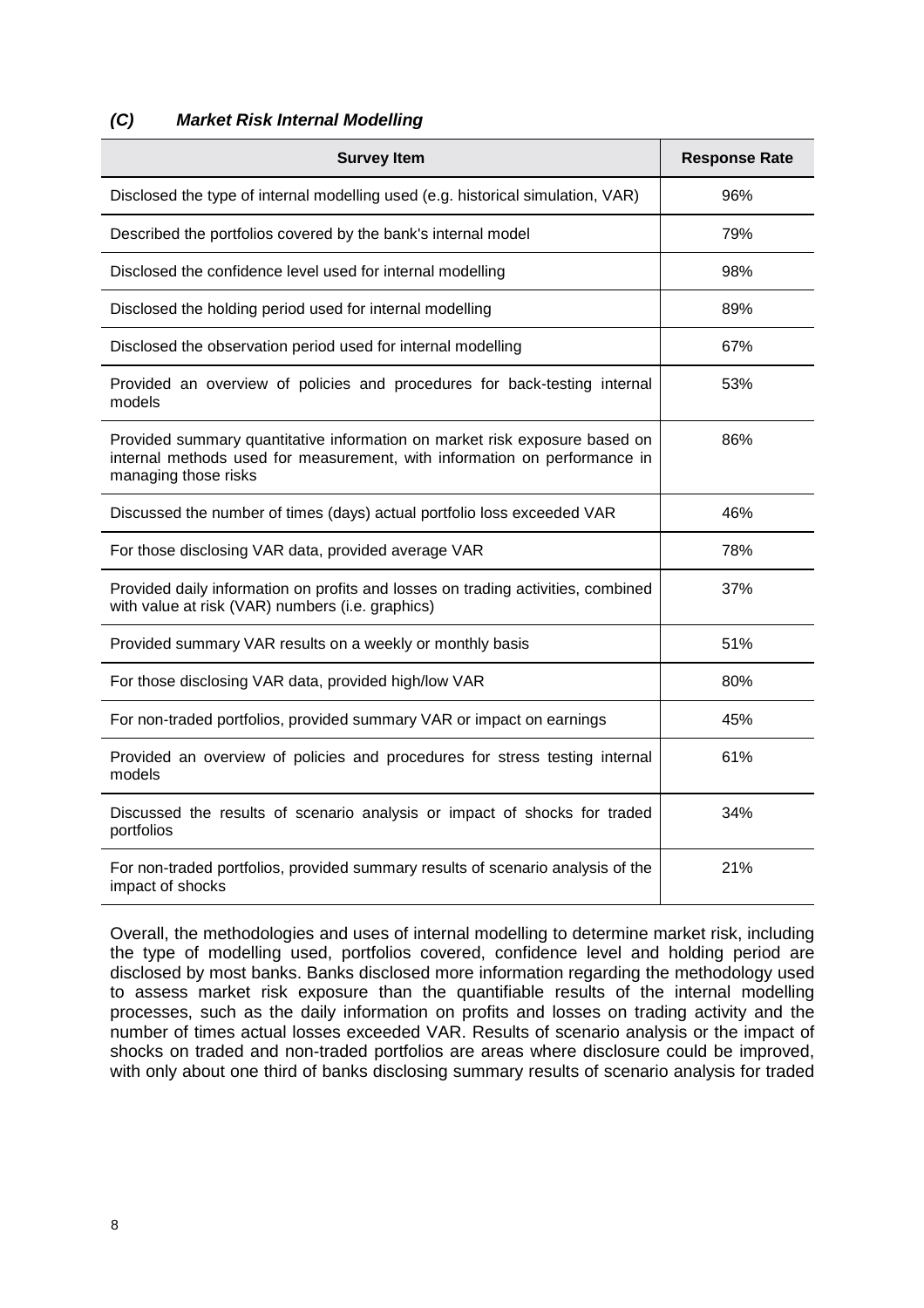portfolios. As compared with last year's survey results,<sup>3</sup> banks improved their disclosure of the methodologies and results of market risk modelling.

<sup>3</sup> *Trading and Derivative Disclosures of Banks and Securities Firms: Results of the survey of public disclosures in 1998 annual reports* Joint report by the Basel Committee on Banking Supervision and the Technical Committee of the International Organization of Securities Commissions (IOSCO), December 1999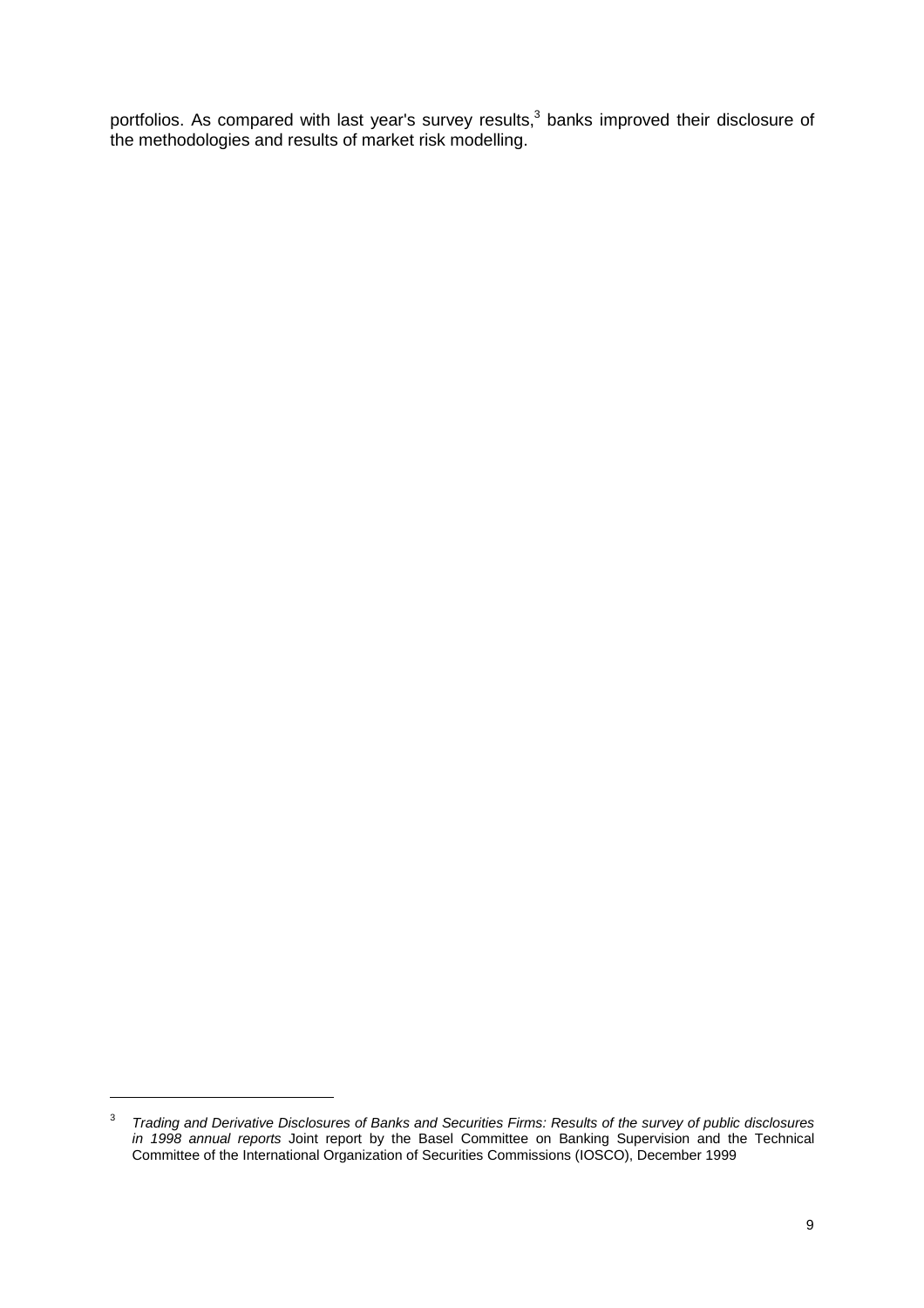#### *(D) Internal and External Ratings*

| <b>Survey Item</b>                                                                                                                                                                                                                                                                                                                                    | <b>Response Rate</b> |
|-------------------------------------------------------------------------------------------------------------------------------------------------------------------------------------------------------------------------------------------------------------------------------------------------------------------------------------------------------|----------------------|
| Discussed the process and methods used to assess credit exposures on<br>both an individual counterparty and portfolio basis, including a<br>description of the internal classification system (e.g., what each rating<br>means in terms of default probability, degrees of risk being distinguished,<br>performance over time and ex-post evaluation) | 56%                  |
| Provided summary information on the quality of on-and off-balance sheet<br>credit exposures, based on the internal rating process or external ratings                                                                                                                                                                                                 | 11%                  |
| Provided summary information about the internal ratings process                                                                                                                                                                                                                                                                                       | 42%                  |
| Described how internal ratings are used in the bank's internal capital<br>allocation process                                                                                                                                                                                                                                                          | 21%                  |

The adequacy of disclosures related to the use of internal ratings will be an area of increased importance under the New Basel Capital Accord. Adequate disclosure of key information regarding the use of internal ratings will be necessary for banks to qualify for the internal ratings based approach being considered in Pillar 1 of the New Basel Capital Accord.

One half of the banks discussed their internal credit classification system. Few banks provided summary information about the internal ratings process, and less than one quarter of the banks described how internal ratings are used in the bank's capital allocation process. Similarly, few banks provided summary information on the quality of on- and off-balance sheet credit exposures, based on the internal rating process or external ratings. This is an important area where disclosure practices could be improved.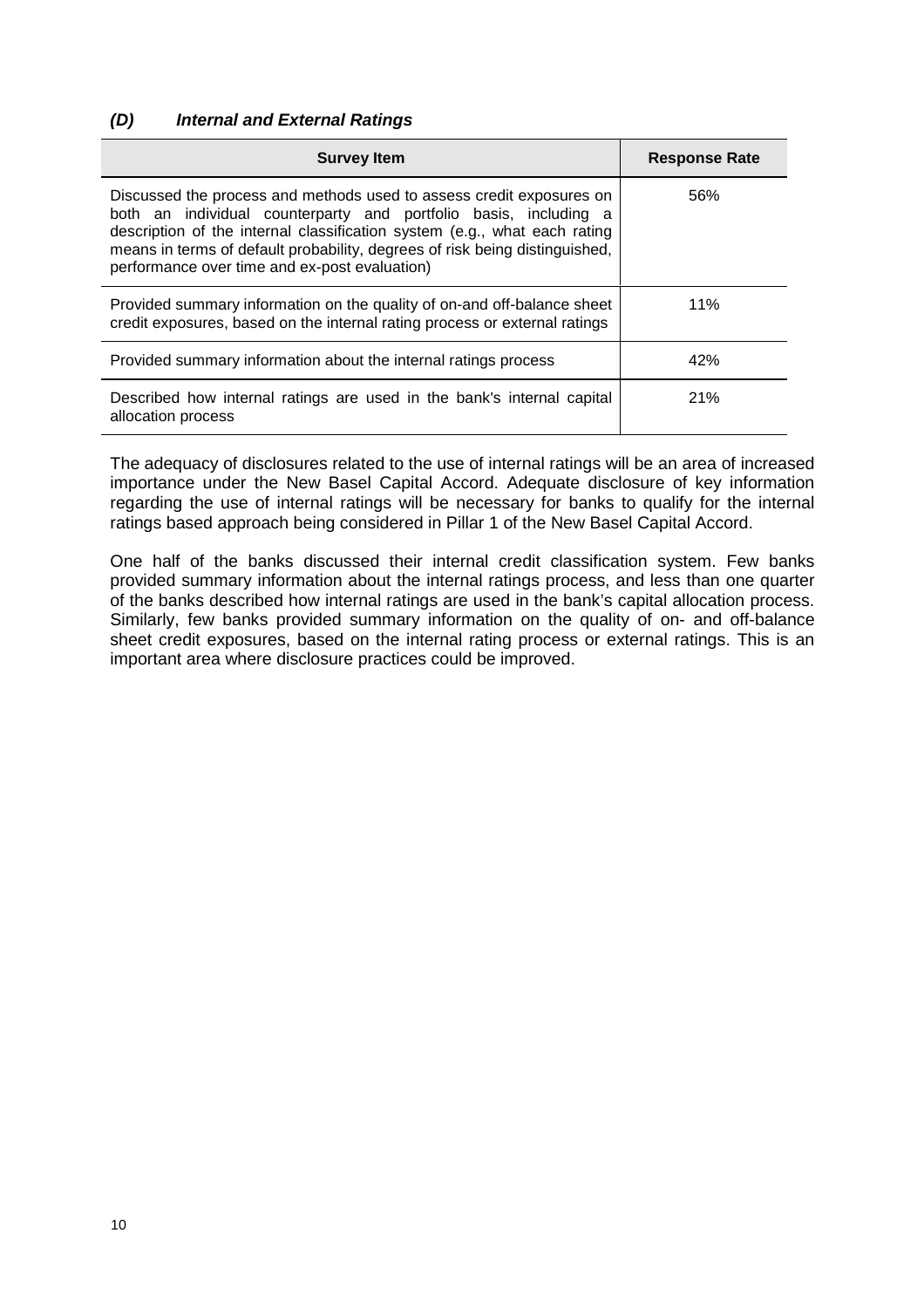#### *(E) Credit Risk Modelling*

| <b>Survey Item</b>                                                                                                                                                                                                                                                          | <b>Response Rate</b> |
|-----------------------------------------------------------------------------------------------------------------------------------------------------------------------------------------------------------------------------------------------------------------------------|----------------------|
| Disclosed whether credit risk measurement models are used, and if so,<br>provided descriptive information about the types of models, portfolio(s)<br>covered and size of portfolios                                                                                         | 42%                  |
| Disclosed how the bank has incorporated historical default experience<br>for different asset categories, current conditions, changes in portfolio<br>composition and trends in delinquencies and recoveries                                                                 | 45%                  |
| Disclosed the types of credit exposures that are evaluated individually for<br>impairment and the types of exposures that are evaluated as a group                                                                                                                          | 58%                  |
| If an institution stress tests its counterparty credit exposures, it should<br>disclose its process for stress testing, and how testing is incorporated<br>into its risk management system                                                                                  | 23%                  |
| Disclosed quantitative and qualitative information about the credit risk<br>measurement models used, including model parameters (e.g., holding<br>period, observation period, confidence interval, etc.), performance over<br>time, and model validation and stress testing | 8%                   |
| Disclosed whether credit scoring is used when granting credit, and if so,<br>provided descriptive information about the credit scoring model and how<br>it is used                                                                                                          | 44%                  |

Where banks use credit risk models, the associated level of disclosure is not generally high. Few banks provided qualitative or quantitative information concerning the credit risk models used, such as the parameters of the models, model validation and stress testing. Less than one quarter of the banks that stress test counterparty credit exposures disclosed the process of stress testing and how testing is incorporated into risk management systems. Less than one half of the banks disclosed whether credit scoring is used. Slightly more than one half of banks disclosed information regarding the types of credit exposures that are individually evaluated for impairment. The New Basel Capital Accord does not envisage that credit risk models (as distinct from an internal ratings based methodology) may be used for the calculation of regulatory capital.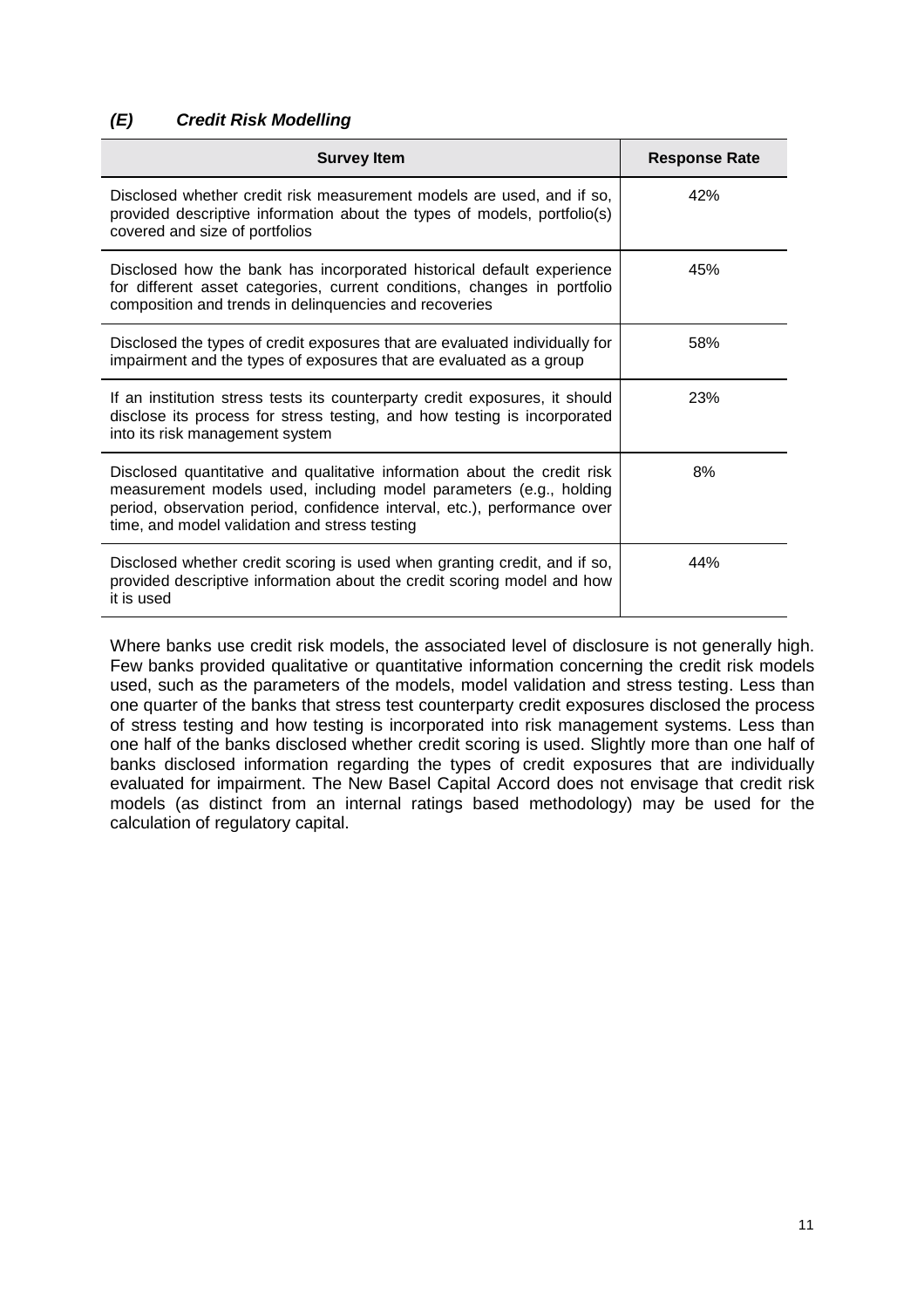### *(F) Securitisation Activities*

| <b>Survey Item</b>                                                                                                | <b>Response Rate</b> |
|-------------------------------------------------------------------------------------------------------------------|----------------------|
| Disclosed the amount and types of assets securitised                                                              | 53%                  |
| Described the bank's strategy and objectives for securitisations                                                  | 32%                  |
| Disclosed the amount of servicing retained on securitised assets                                                  | 26%                  |
| Disclosed the amount of risk on assets retained when assets are<br>securitised                                    | <b>23%</b>           |
| Described general recourse provisions on securitisations                                                          | 15%                  |
| Described details on subordinated interests retained<br>(first<br>loss<br>protection) when assets are securitised | 5%                   |
| Disclosed the accounting treatment of securitisation transactions and<br>other credit risk mitigation techniques  | 45%                  |
| Disclosed the income effect of securitisation                                                                     | 34%                  |

The use of securitisations by internationally active banks is growing. About one third of banks did not engage in asset securitisations (19 of the 57 surveyed banks reported "not applicable" to the question: "Disclosed the amount and types of assets securitised."). Of those banks engaged in securitisation activity, just over one half of the banks provided quantitative information concerning the type and amount of assets securitised. Disclosure levels for other surveyed items were lower, and the levels of disclosure for risk retained by recourse provisions or as subordinated positions (first loss protection) is considerably lower. The overall level of disclosure relative to securitisation activities could be improved.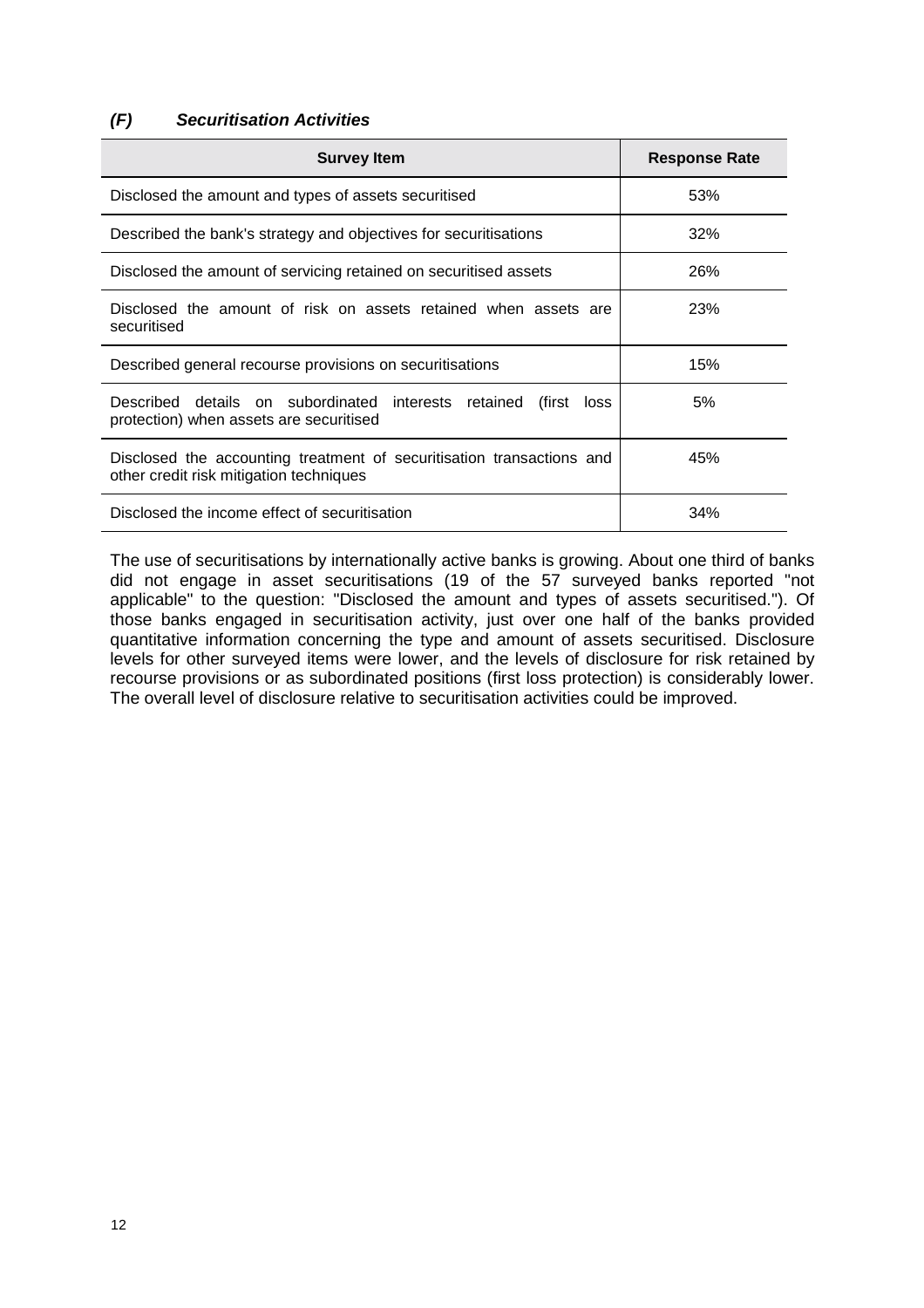#### *(G) Credit Risk Allowances*

| <b>Survey Item</b>                                                                                                                                                                 | <b>Response Rate</b> |
|------------------------------------------------------------------------------------------------------------------------------------------------------------------------------------|----------------------|
| Provided a reconciliation of activity for any allowances established for<br>credit impairment ("continuity schedule")                                                              | 91%                  |
| Disclosed information on the impact of non-accrual and impaired assets<br>on the financial performance of the bank including information on<br>charge-offs and provisions          | 86%                  |
| Disclosed the amount of any charge-offs and recoveries that have been<br>recorded directly in the income statement                                                                 | 85%                  |
| Described how the level of allowances compares with historical net loss<br>experience                                                                                              | 40%                  |
| Provided information on total credit exposures, including exposures<br>arising from lending, trading, investment, liquidity/funding management<br>and off-balance sheet activities | 74%                  |
| Disclosed how the allocated and (any) of the unallocated portions of the<br>allowances are determined                                                                              | 65%                  |
| Described policies and practices for sovereign risk provisioning                                                                                                                   | 62%                  |
| Discussed practices and procedures used for evaluating the adequacy of<br>credit loss provisions and credit loss allowances                                                        | 58%                  |
| Discussed the techniques used to monitor and manage past due or<br>impaired assets/credit relationships                                                                            | 46%                  |
| If the institution uses collateral, covenants, guarantees or credit<br>insurance to reduce risk exposure, the impact on credit exposure should<br>be disclosed                     | 30%                  |
| Provided information on the amount and nature of derivatives credit risk<br>loss allowances                                                                                        | 15%                  |

Overall, most banks disclose the level of quantitative information concerning credit risk exposures, charge-offs, impaired assets and allowances. However, few banks provided information on the amount or nature of derivatives credit risk loss allowances. Disclosures that would compare the level of the allowances with historical net loss exposure could be improved, as could disclosures regarding the impact of collateral, guarantees or credit insurance on credit exposures. Less than one half of banks provided a qualitative discussion on the techniques used to monitor and manage past due or impaired credits. A comparison with last year's survey indicates strong improvement in banks' disclosure of the impact of impaired assets on financial performance.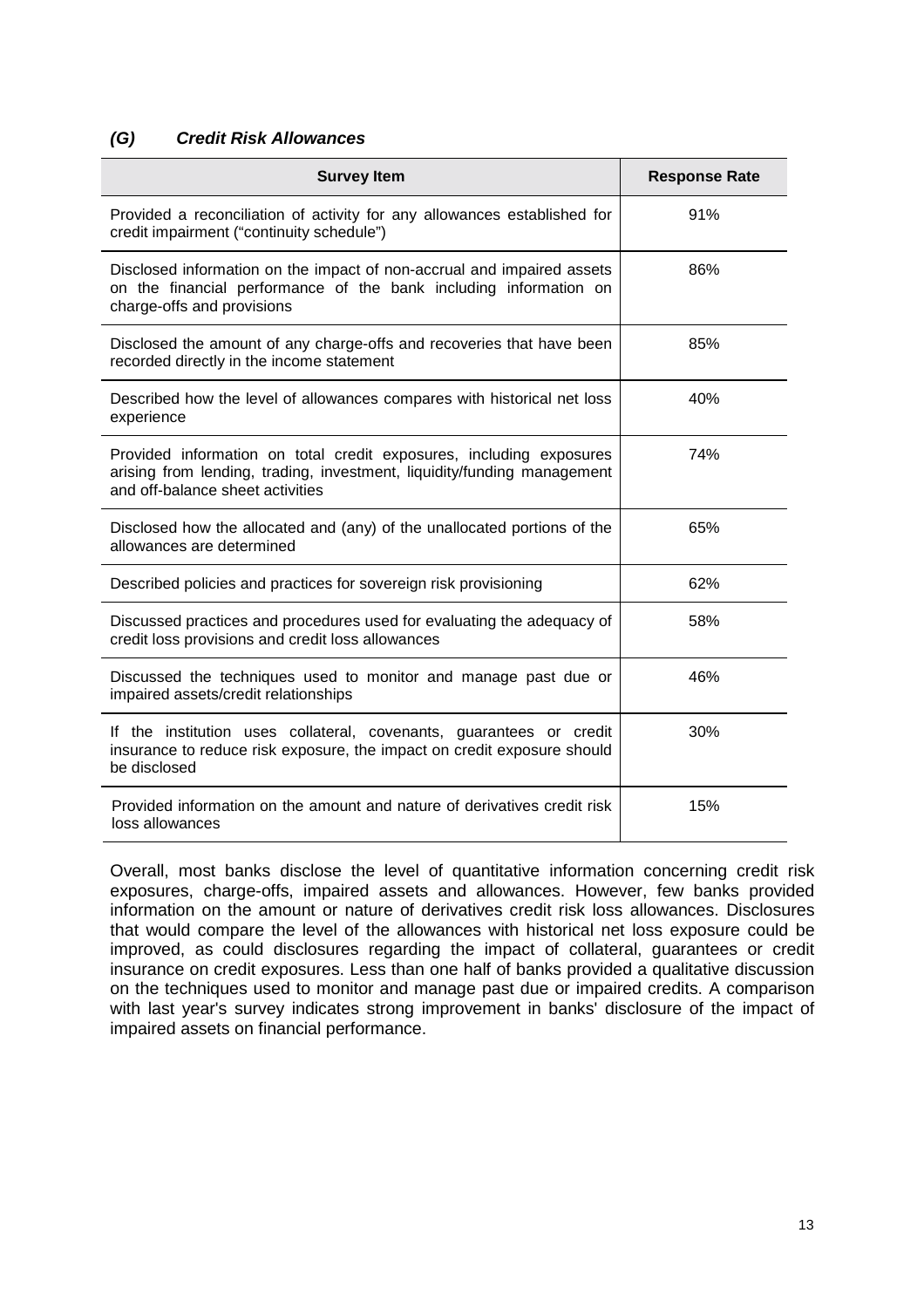#### *(H) Credit Derivatives and other Credit Enhancements*

| <b>Survey Item</b>                                                                                                                            | Response rate |
|-----------------------------------------------------------------------------------------------------------------------------------------------|---------------|
| Discussed how credit derivatives are used, including strategy and<br>objectives                                                               | 37%           |
| Disclosed information of the effect of credit enhancement on the bank's<br>counterparty exposure from OTC contracts                           | 14%           |
| Listed a breakdown of credit derivatives by type of instrument (e.g., total<br>return swap, credit default swap, or other credit derivatives) | 18%           |
| Disclosed the notional amounts and fair value of credit derivatives                                                                           | 33%           |
| quantitative information about the effect of<br>credit<br>Disclosed<br>enhancement on counterparty credit exposures                           | 25%           |
| Disclosed the amount of credit risk bought or sold using credit<br>derivatives                                                                | 18%           |

Compared to the survey of 1998 trading and derivative disclosures, there is an increase in the use of credit derivatives among surveyed banks, and there has been a welcome increase in the amount of disclosure made in this area. All banks reported some level of derivative use, and most banks reported the use of credit derivatives. This year's survey results indicate that more banks disclosed information regarding strategies and objectives for credit derivative activity and the amount of credit risk bought or sold using credit derivatives. Despite the increased disclosure practices in comparison to last year's survey, further improvement is warranted. Overall, the level of disclosure for credit risk derivatives is less than the disclosure level for other derivative activity. Less than one half of the banks that use credit derivatives disclose their strategies and objectives for the use of such instruments. Banks' disclosure of the quantifiable information on these instruments, including a breakdown of type of instrument used, notional and fair values, and the amount of credit risk bought or sold, is even more deficient.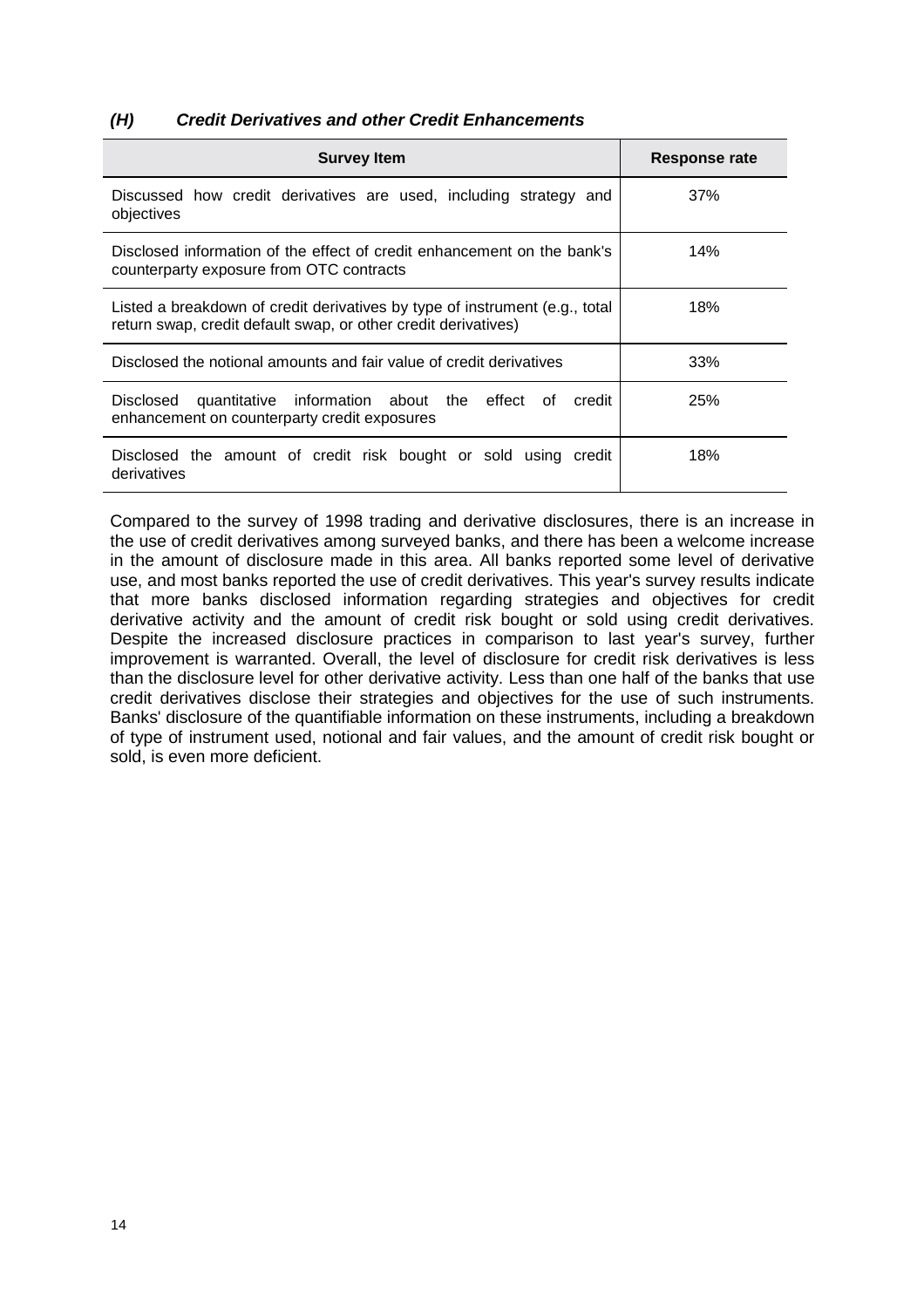#### *(I) Derivatives*

| <b>Survey Item</b>                                                                                                                                                                                                                   | <b>Response Rate</b> |
|--------------------------------------------------------------------------------------------------------------------------------------------------------------------------------------------------------------------------------------|----------------------|
| Discussed the objectives for use of non-trading derivatives                                                                                                                                                                          | 81%                  |
| Discussed the overall business objectives of trading activities and<br>strategies for achieving those objectives                                                                                                                     | 68%                  |
| Described how derivatives are used to hedge risks (strategies)                                                                                                                                                                       | 74%                  |
| Disclosed the gross positive market value of derivatives                                                                                                                                                                             | 68%                  |
| Disclosed the gross negative market value of derivatives                                                                                                                                                                             | 55%                  |
| Provided end-of-period and average notional and market values for<br>trading portfolios and non-trading portfolios                                                                                                                   | 46%                  |
| Disclosed potential future exposures for derivatives, where appropriate                                                                                                                                                              | 25%                  |
| Provided summary information about the effect of non-trading<br>derivatives on earnings of off-balance sheet (hedging) positions held by<br>the organisation (e.g., to manage interest rate risk, currency risk, and<br>other risks) | 54%                  |
| Disclosed the quantitative effect of legally enforceable bilateral and<br>multilateral netting agreements                                                                                                                            | 47%                  |
| Disclosed the replacement cost of non-performing derivatives                                                                                                                                                                         | 13%                  |

All banks have some involvement with derivatives and the overall level of disclosure could be improved. Most banks disclosed their objectives and strategies in using derivatives to hedge risks, with 81% of banks disclosing their objectives for the use of non-trading derivatives. More than one half of the surveyed banks provided basic quantifiable data on the gross values of their derivatives. Two key areas that could be improved are the disclosure of the potential future exposure for derivatives, and the replacement cost of non-performing derivatives.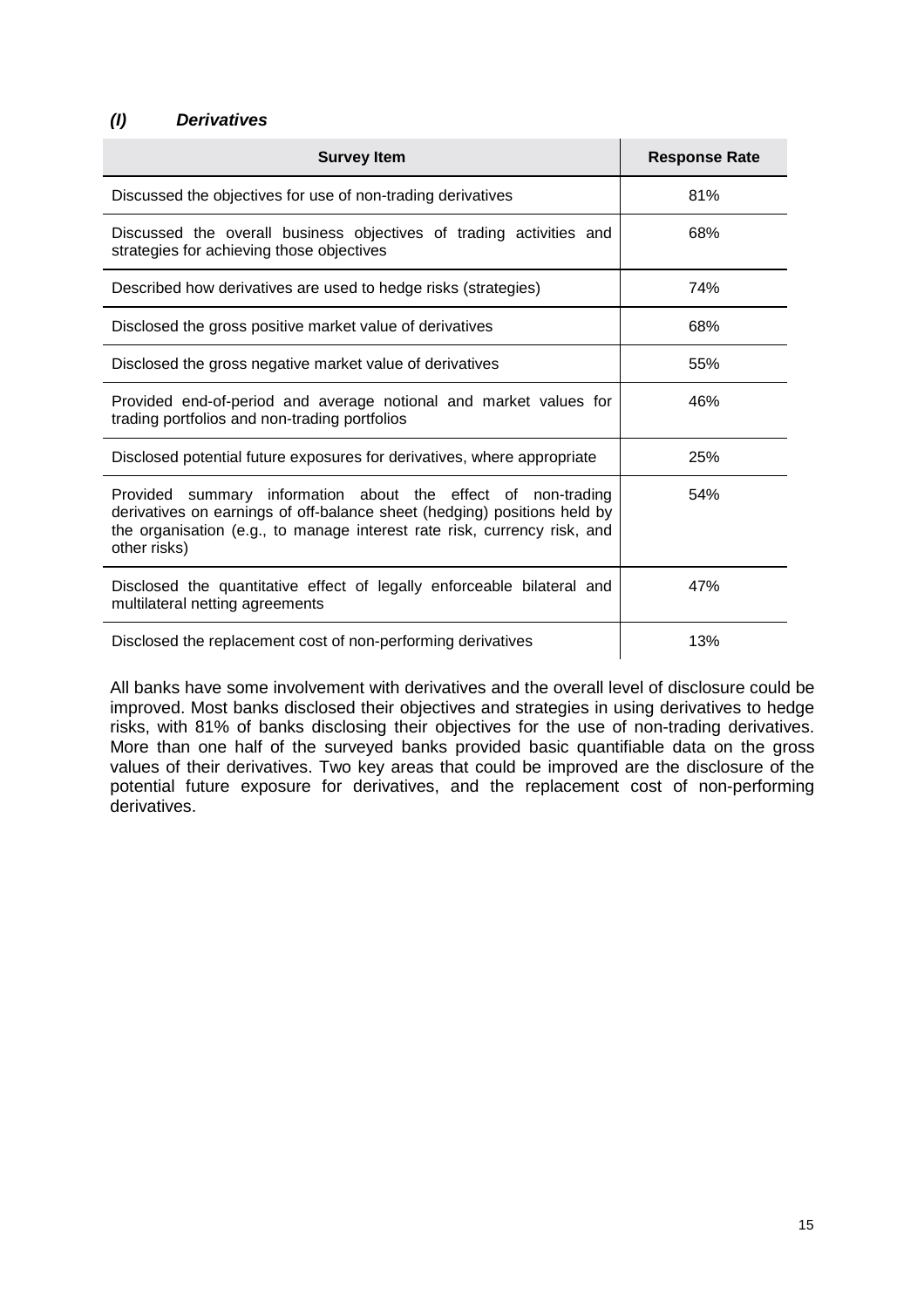#### *(J) Geographic and Business Line Diversification*

| <b>Survey Item</b>                                                                                                                                                                         | <b>Response Rate</b> |
|--------------------------------------------------------------------------------------------------------------------------------------------------------------------------------------------|----------------------|
| Provided information on market activity by broad instrument category<br>(e.g., futures, forwards, swaps and options)                                                                       | 84%                  |
| Provided information on market activity by broad risk category (e.g.,<br>interest rate, exchange rate, precious metals, other commodities and<br>equities)                                 | 81%                  |
| Provided information on trading revenues by major risk category (foreign<br>exchange, interest rate, commodity, equity), or by major product (bonds,<br>swaps, foreign exchange, equities) | 74%                  |
| Provided a breakdown of past due assets by asset category                                                                                                                                  | 35%                  |
| Disclosed information about the composition of on- and off-balance<br>sheet credit exposures by major types of counterparty                                                                | 70%                  |
| Provided a breakdown of past due assets by counterparty type                                                                                                                               | 46%                  |
| Disclosed credit exposure information by business line                                                                                                                                     | 68%                  |
| Disclosed summary information about the geographic distribution of<br>credit exposures, including domestic and international credit exposures                                              | 79%                  |
| Disclosed sovereign exposures                                                                                                                                                              | 62%                  |
| Provided a breakdown of impaired assets by geographic area                                                                                                                                 | 47%                  |

A majority of banks disclosed information regarding the diversification of their credit exposures geographically, by product and across business lines, which indicates an improvement compared with information available on previous years. A majority of banks provided information on market activity by broad instrument category. However, fewer banks provided information on impaired assets by geographic area or a breakdown of past due assets by counterparty type or asset category.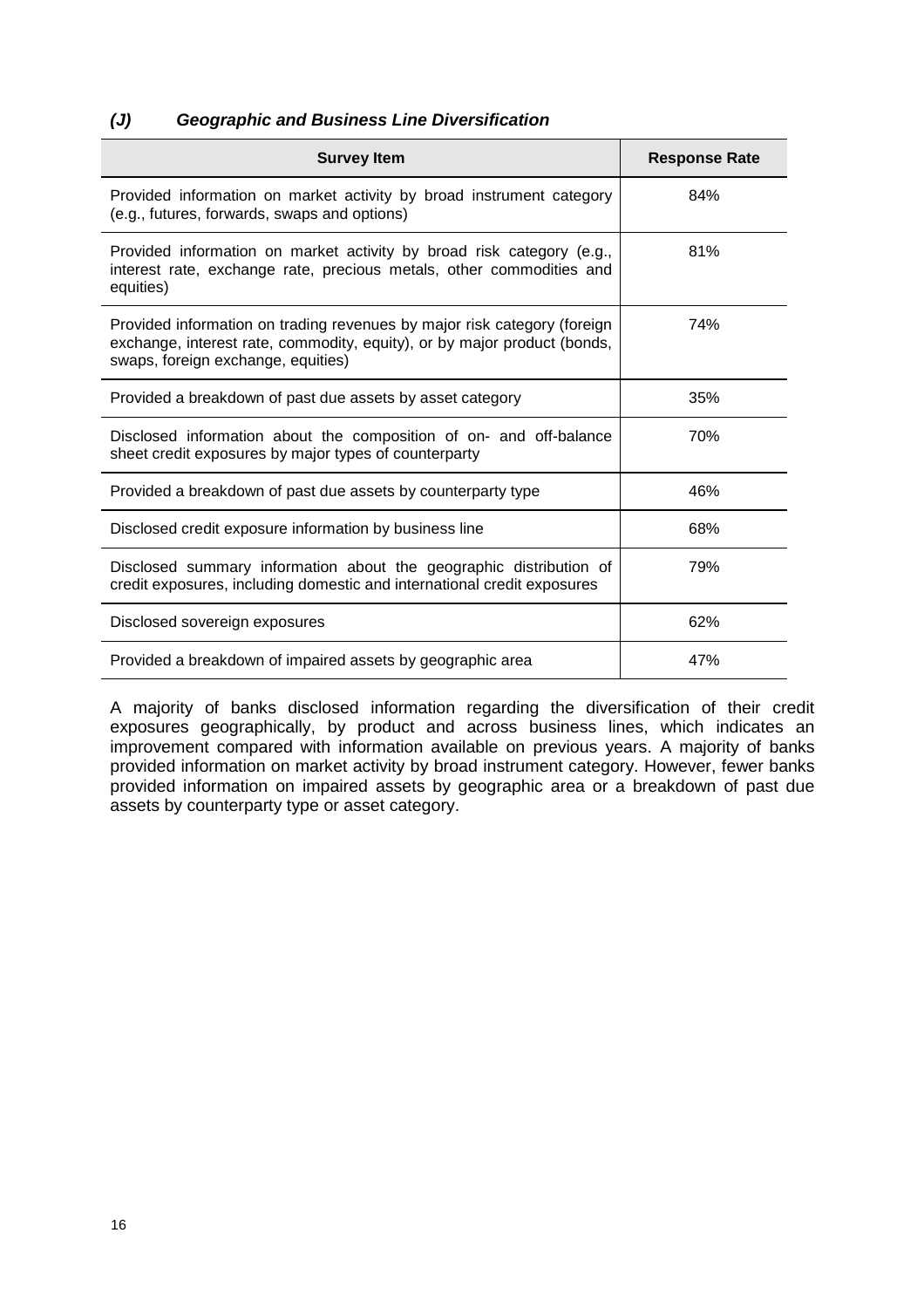## *(K) Accounting Policies*

| <b>Survey Item</b>                                                                                                                                                            | <b>Response Rate</b> |
|-------------------------------------------------------------------------------------------------------------------------------------------------------------------------------|----------------------|
| Disclosed the basis of measurement for assets at initial recognition and<br>subsequent periods, e.g., fair value or historical cost                                           | 98%                  |
| Described the accounting policies and method of income recognition<br>used for trading activities (using both cash instruments and derivatives)<br>and non-trading activities | 91%                  |
| Disclosed income and expense information grouped by nature or<br>function within the bank                                                                                     | 89%                  |
| Provided summary information about how trading activities affect<br>earnings, based on internal measurement and accounting systems                                            | 88%                  |
| Described the treatment of hedging relationships affecting the<br>measurement of assets                                                                                       | 79%                  |
| Disclosed the basis for determining when assets are considered past-<br>due and/or impaired for accounting and disclosure purposes (number of<br>days where appropriate)      | 77%                  |
| Distinguished between trading assets and trading liabilities                                                                                                                  | 50%                  |

Information regarding the accounting techniques for income recognition for trading activities and recognition of impaired assets is well disclosed by most banks. The level of banks' disclosure declined in providing information that would distinguish between trading assets and trading liabilities.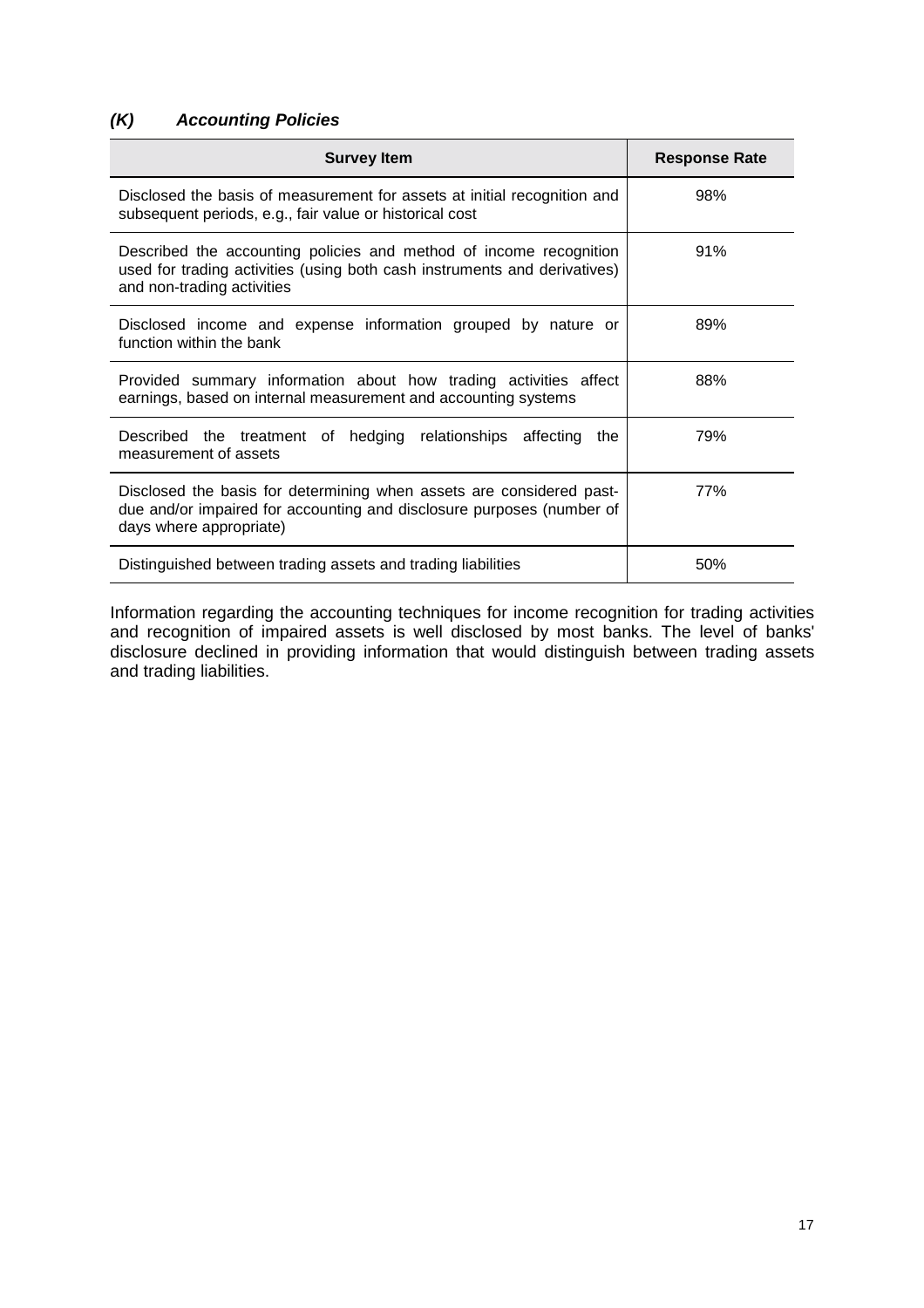## *(L) Other Risks*

| <b>Survey item</b>                                                                                                                              | <b>Response Rate</b> |
|-------------------------------------------------------------------------------------------------------------------------------------------------|----------------------|
| Provided qualitative disclosures of interest rate risk in the banking book                                                                      | 72%                  |
| Provided quantitative disclosures of interest rate risk in the banking book                                                                     | 61%                  |
| Disclosed quantitative and qualitative information and strategies for<br>managing liquidity risk                                                | 63%                  |
| Disclosed information about the main types of operational risk and<br>identified and discussed any specific issues considered to be significant | 63%                  |
| Disclosed legal contingencies (including pending legal actions) and<br>discussed possible liabilities                                           | 51%                  |

Disclosures regarding operational, interest rate and liquidity risks were found in more than sixty percent of banks. Disclosure relative to legal contingencies is an area that could be strengthened.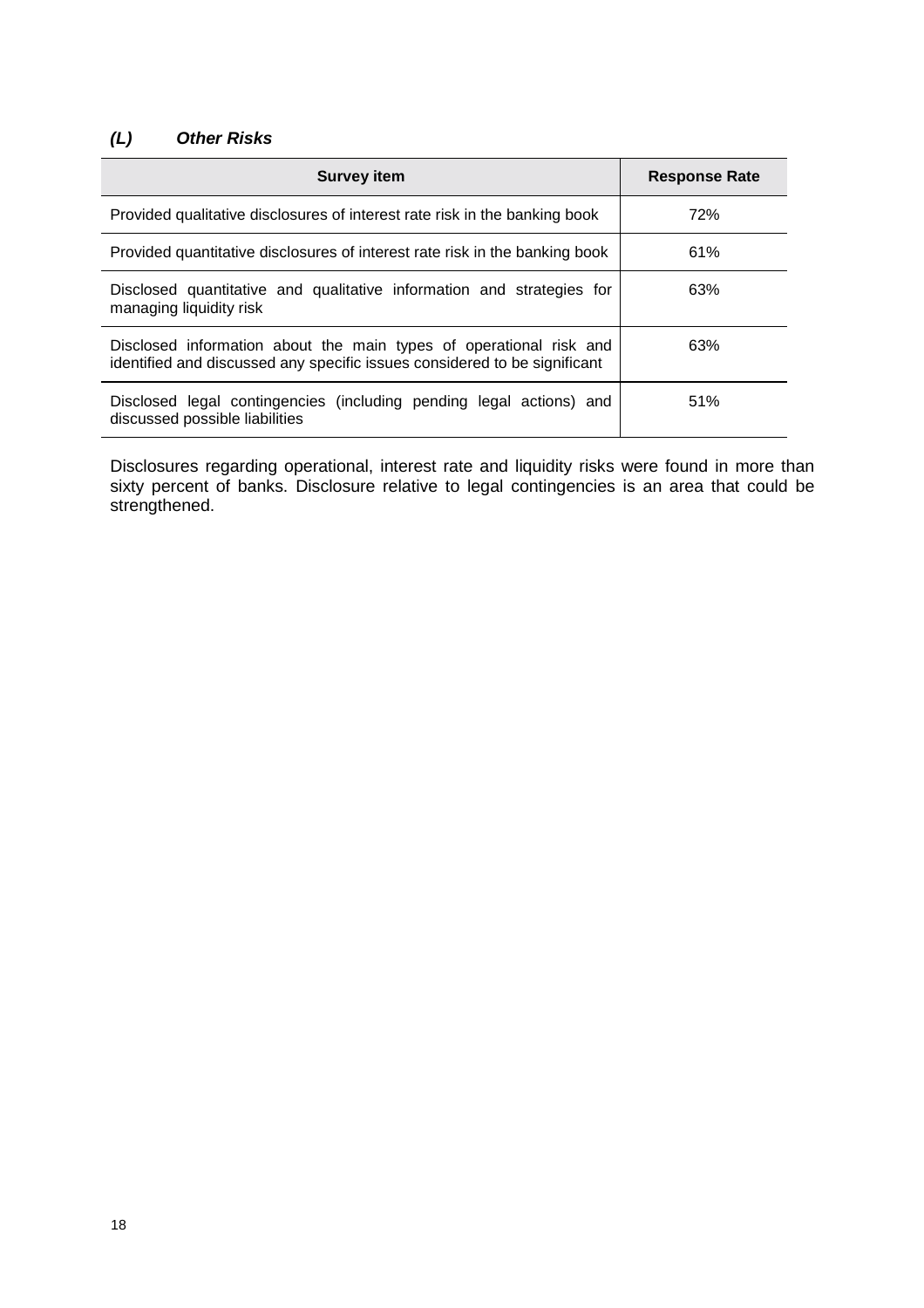## **Related Papers**

*Core Principles for Effective Banking Supervision,* Basel Committee on Banking Supervision (September 1997).

*Enhancing Bank Transparency,* Basel Committee on Banking Supervision (September 1998).

*Recommendations for Public Disclosure of Trading and Derivatives Activities of Banks and Securities Firms,* Basel Committee on Banking Supervision and IOSCO Technical Committee (Joint Report), (February 1999).

*Sound Practices for Loan Accounting and Disclosure,* Basel Committee on Banking Supervision (July 1999).

*Trading and Derivative Disclosures of Banks and Securities Firms: Results of the survey of public disclosures in 1998 annual reports,* Basel Committee on Banking Supervision and IOSCO Technical Committee (Joint Report), (December 1999)

*Best Practices for Credit Risk Disclosure,* Basel Committee on Banking Supervision (September 2000).

*The New Basel Capital Accord,* Basel Committee on Banking Supervision (January 2001).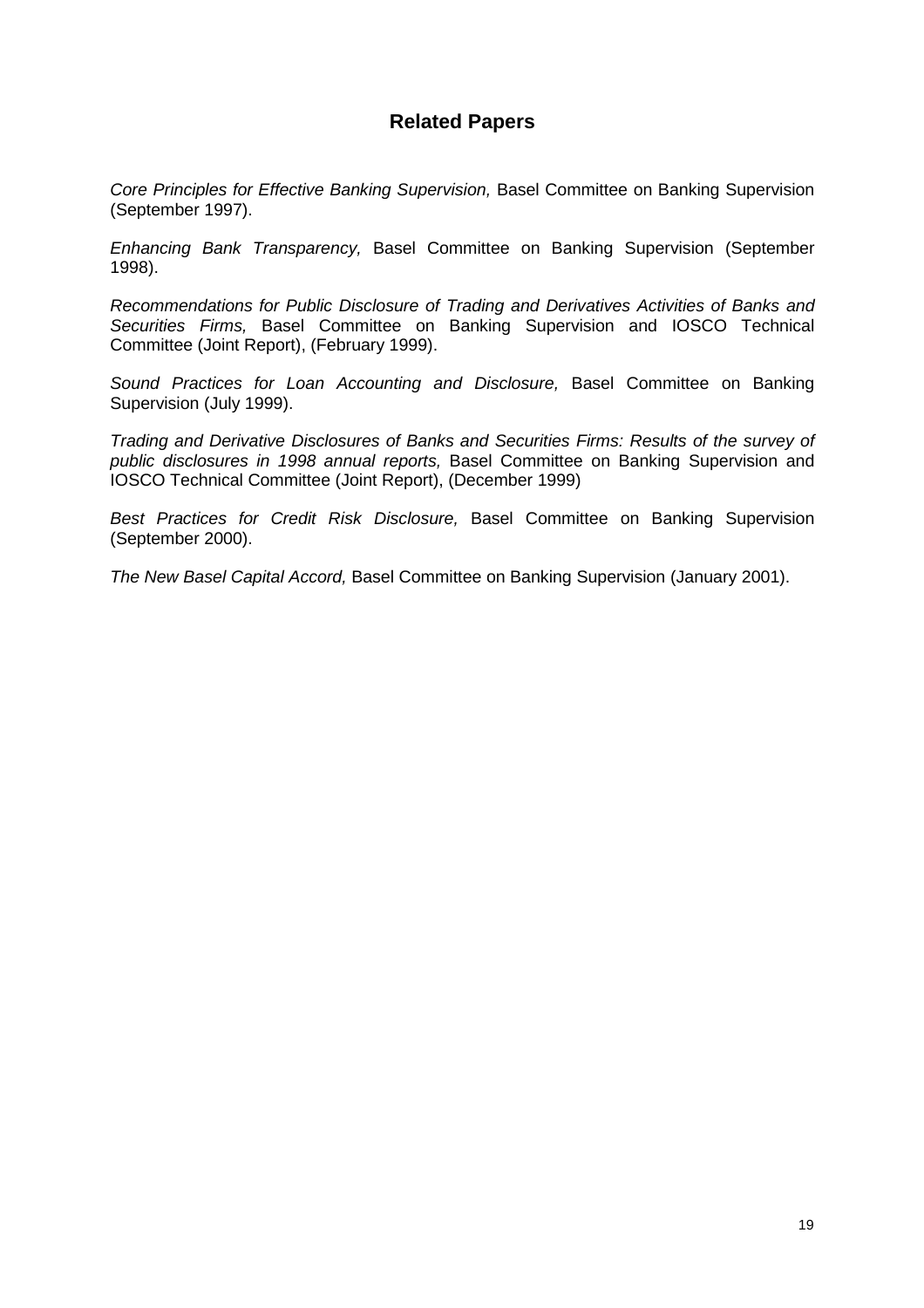# **Appendix**

## **Banks Included in Survey**

|                     | <b>Institution</b>                    | <b>Total Assets</b><br>(National Currency,<br>millions of units) | Total Assets <sup>4</sup><br>(millions US<br>Dollars) |
|---------------------|---------------------------------------|------------------------------------------------------------------|-------------------------------------------------------|
| Belgium             | <b>BBL</b>                            | 108,081                                                          | 108,600                                               |
|                     | <b>Fortis Bank</b>                    | 340,466                                                          | 342,100                                               |
|                     | <b>KBC Bank</b>                       | 146,534                                                          | 147,237                                               |
| Canada <sup>5</sup> | <b>Bank of Montreal</b>               | 230,615                                                          | 156,841                                               |
|                     | Bank of Nova Scotia                   | 222,691                                                          | 151,452                                               |
|                     | Canadian Imperial Bank of<br>Commerce | 250,331                                                          | 170,250                                               |
|                     | National Bank of Canada               | 69,801                                                           | 47,472                                                |
|                     | Royal Bank of Canada                  | 270,650                                                          | 184,069                                               |
|                     | <b>Toronto Dominion Bank</b>          | 214,417                                                          | 145,825                                               |
| France              | <b>BNP Paribas</b>                    | 698,625                                                          | 701,978                                               |
|                     | Crédit Agricole                       | 439,493                                                          | 441,603                                               |
|                     | Crédit Commercial de France           | 69,292                                                           | 69,625                                                |
|                     | Crédit Lyonnais                       | 172,900                                                          | 173,730                                               |
|                     | Société Générale                      | 406,541                                                          | 408,492                                               |
| Germany             | Commerzbank                           | 372,040                                                          | 373,826                                               |
|                     | DG Bank                               | 243,217                                                          | 244,384                                               |
|                     | Deutsche Bank                         | 839,865                                                          | 843,896                                               |
|                     | <b>Dresdner Bank</b>                  | 396,846                                                          | 398,751                                               |
|                     | HypoVereinsbank AG                    | 503,255                                                          | 505,671                                               |
|                     | WestLB                                | 393,754                                                          | 395,644                                               |

<sup>4</sup> Unless otherwise noted, all conversions are as of December 31, 1999. For countries using the Euro, an exchange rate of 1USD=0.9952 euro was uniformly used to provide consistency.

<sup>5</sup> Financial disclosures are dated October 31, 1999.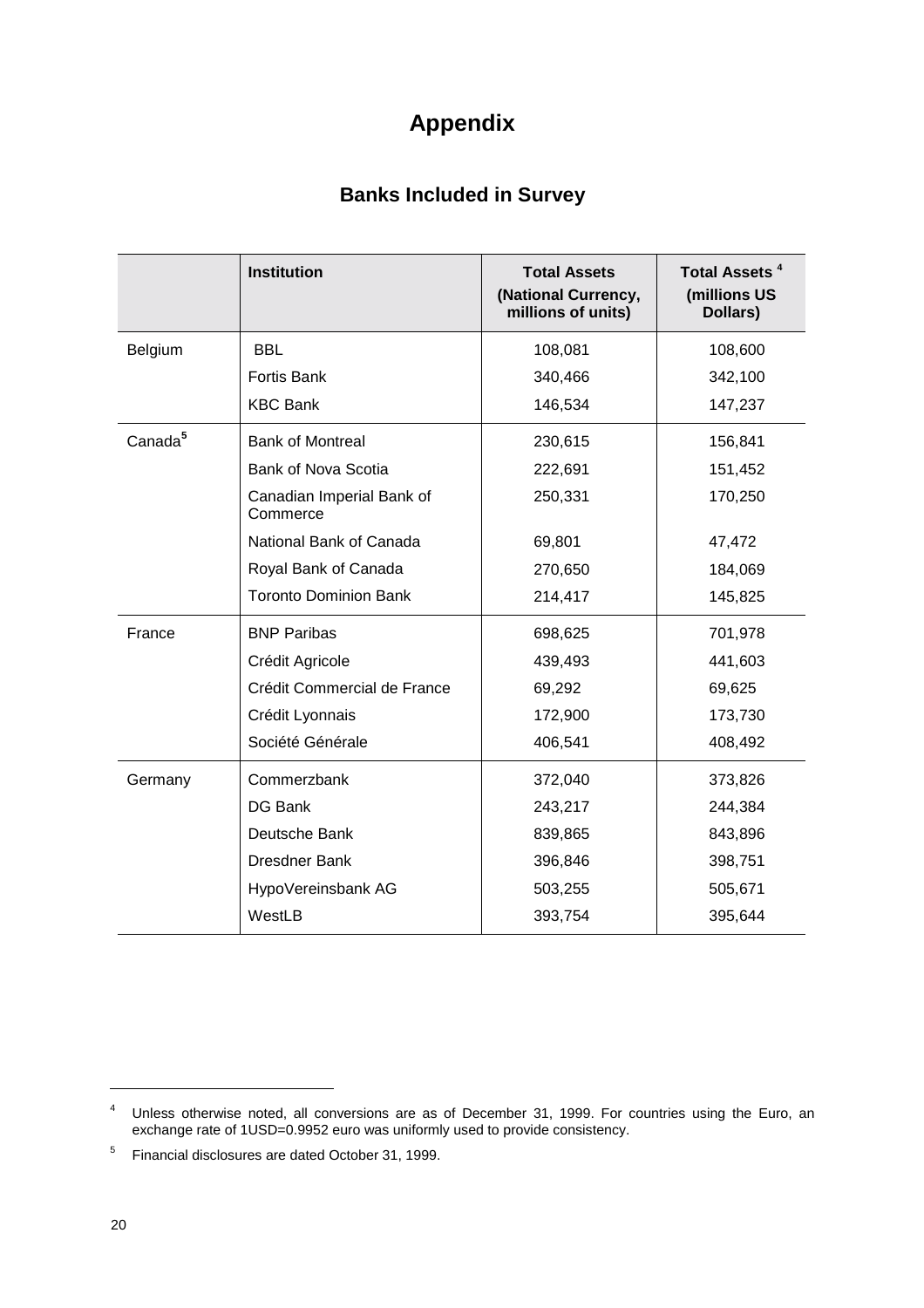|                    | <b>Institution</b>                         | <b>Total Assets</b><br>(National Currency,<br>millions of units) | Total Assets <sup>4</sup><br>(millions US<br>Dollars) |
|--------------------|--------------------------------------------|------------------------------------------------------------------|-------------------------------------------------------|
| Italy              | Banca Commerciale Italiana                 | 242,523                                                          | 125,845                                               |
|                    | Banca di Roma                              | 206,076                                                          | 106,933                                               |
|                    | Banca Nazionale del Lavoro                 | 164,481                                                          | 85,349                                                |
|                    | Banco di Napoli                            | 67,779                                                           | 35,171                                                |
|                    | S. Paolo IMI                               | 271,510                                                          | 140,887                                               |
|                    | Unicredito Italiano                        | 327,089                                                          | 169,726                                               |
| Japan <sup>6</sup> | Bank of Tokyo - Mitsubishi                 | 66,683,000                                                       | 632,288                                               |
|                    | Fuji Bank                                  | 47,009,000                                                       | 445,739                                               |
|                    | Industrial Bank of Japan                   | 38,051,000                                                       | 360,800                                               |
|                    | Mitsubishi Trust and Banking<br>Co.        | 16,373,000                                                       | 155,249                                               |
|                    | Sanwa Bank                                 | 45,185,000                                                       | 428,444                                               |
|                    | Sumitomo Bank                              | 51,089,000                                                       | 484,426                                               |
|                    | Tokai Bank                                 | 29,215,000                                                       | 277,017                                               |
| Luxembourg         | Banque Générale du<br>Luxembourg S.A.      | 32,754                                                           | 32,911                                                |
|                    | Banque Internationale à<br>Luxembourg S.A. | 37,029                                                           | 37,207                                                |
| <b>Netherlands</b> | <b>ABN AMRO</b>                            | 457,884                                                          | 460,080                                               |
|                    | ING Bank $^7$                              | 349,618                                                          | 351,296                                               |
|                    | Rabobank                                   | 281,218                                                          | 282,568                                               |
| Sweden             | Skandinaviska Enskilda Banken              | 710,255                                                          | 83,313                                                |
|                    | Svenska Handelsbanken                      | 922,799                                                          | 108,244                                               |
| Switzerland        | <b>Credit Suisse Group</b>                 | 597,993                                                          | 374,403                                               |
|                    | <b>UBS</b>                                 | 981,573                                                          | 614,563                                               |

<sup>6</sup> Financial disclosures are dated March 31, 2000.

<sup>7</sup> Excludes major insurance activities.